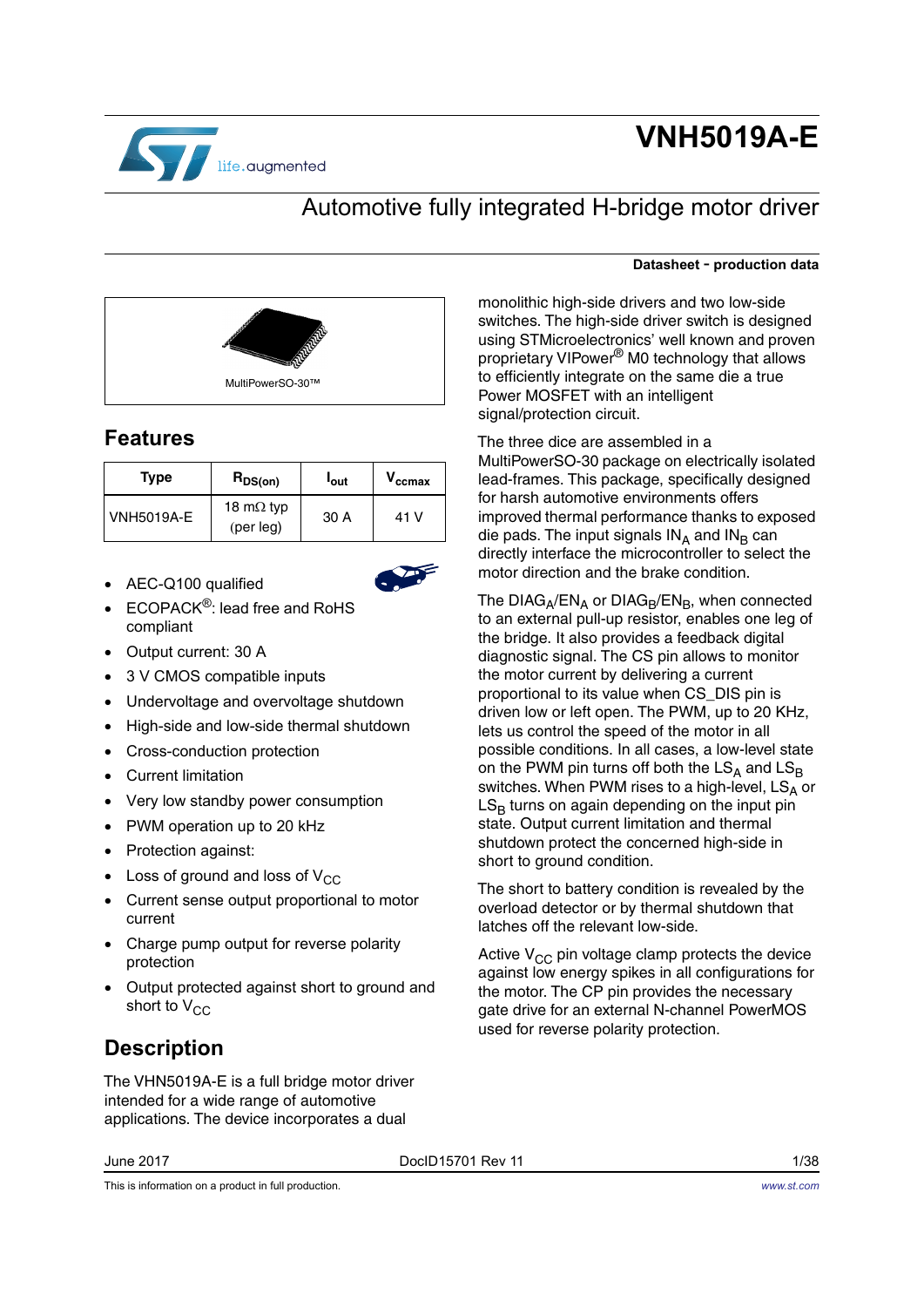# **Contents**

| 1              |     |       |                                                                  |  |
|----------------|-----|-------|------------------------------------------------------------------|--|
| $\overline{2}$ |     |       |                                                                  |  |
|                | 2.1 |       |                                                                  |  |
|                | 2.2 |       |                                                                  |  |
|                | 2.3 |       |                                                                  |  |
|                | 2.4 |       |                                                                  |  |
|                | 2.5 |       |                                                                  |  |
| 3              |     |       |                                                                  |  |
|                | 3.1 |       |                                                                  |  |
|                |     | 3.1.1 | Thermal calculation in clockwise and anti-clockwise operation in |  |
|                |     | 3.1.2 |                                                                  |  |
| 4              |     |       |                                                                  |  |
|                | 4.1 |       |                                                                  |  |
|                | 4.2 |       |                                                                  |  |
|                | 4.3 |       |                                                                  |  |
| 5              |     |       |                                                                  |  |
| 6              |     |       |                                                                  |  |

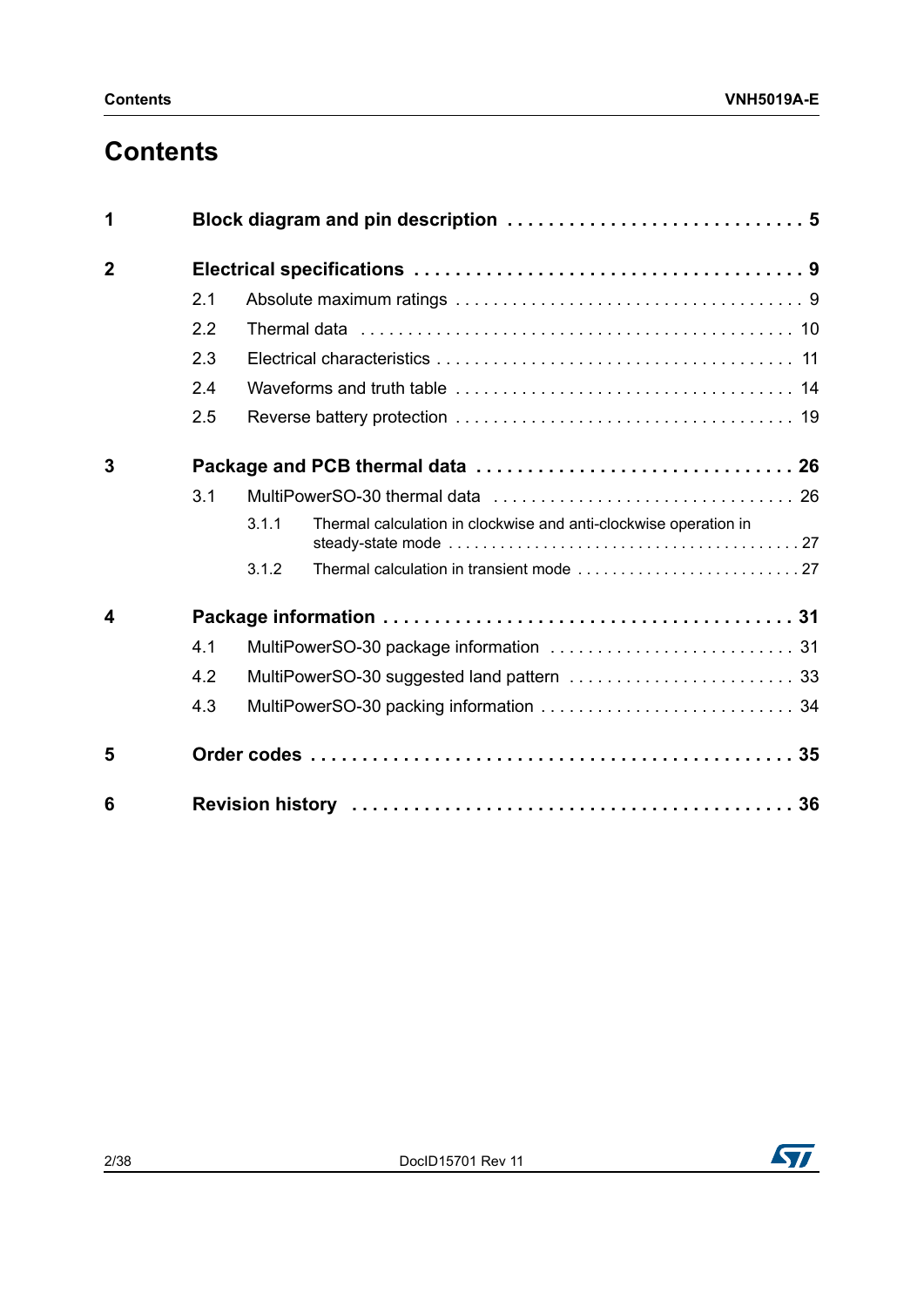# **List of tables**

| Table 1.  |                                                                                       |
|-----------|---------------------------------------------------------------------------------------|
| Table 2.  |                                                                                       |
| Table 3.  |                                                                                       |
| Table 4.  |                                                                                       |
| Table 5.  |                                                                                       |
| Table 6.  |                                                                                       |
| Table 7.  |                                                                                       |
| Table 8.  |                                                                                       |
| Table 9.  |                                                                                       |
| Table 10. |                                                                                       |
| Table 11. |                                                                                       |
| Table 12. |                                                                                       |
| Table 13. |                                                                                       |
| Table 14. |                                                                                       |
| Table 15. |                                                                                       |
| Table 16. |                                                                                       |
| Table 17. | Thermal calculation in clockwise and anti-clockwise operation in steady-state mode 27 |
| Table 18. |                                                                                       |
| Table 19. |                                                                                       |
| Table 20. |                                                                                       |
| Table 21. |                                                                                       |

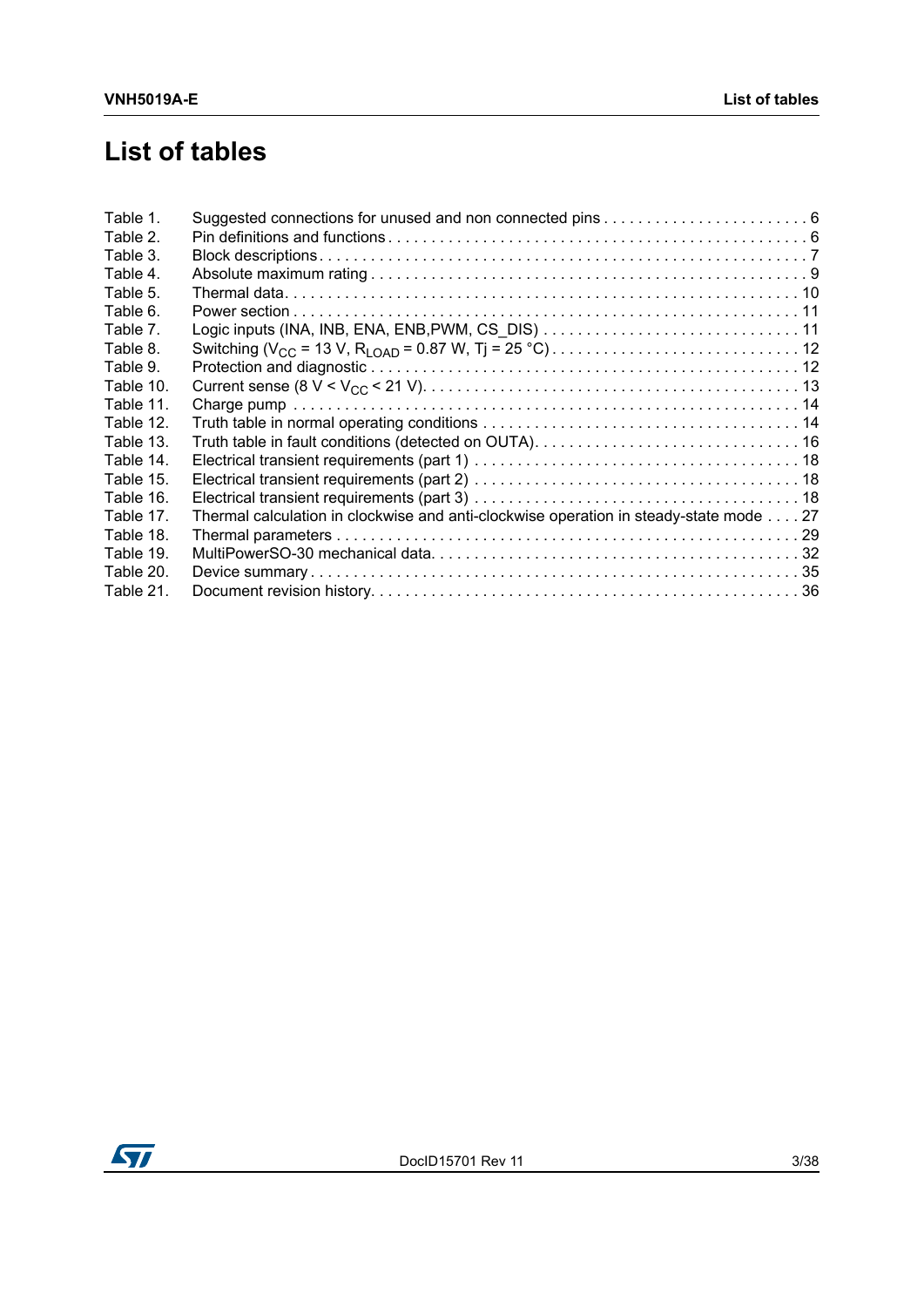# **List of figures**

| Figure 1.  |                                                                                 |  |
|------------|---------------------------------------------------------------------------------|--|
| Figure 2.  |                                                                                 |  |
| Figure 3.  |                                                                                 |  |
| Figure 4.  | Typical application circuit for DC to 20 kHz PWM operation with reverse battery |  |
|            |                                                                                 |  |
| Figure 5.  | Typical application circuit for DC to 20 kHz PWM operation with reverse battery |  |
|            |                                                                                 |  |
| Figure 6.  |                                                                                 |  |
| Figure 7.  |                                                                                 |  |
| Figure 8.  |                                                                                 |  |
| Figure 9.  |                                                                                 |  |
| Figure 10. | Definition of dynamic cross conduction current during a PWM operation. 21       |  |
| Figure 11. |                                                                                 |  |
| Figure 12. |                                                                                 |  |
| Figure 13. |                                                                                 |  |
| Figure 14. |                                                                                 |  |
| Figure 15. |                                                                                 |  |
| Figure 16. |                                                                                 |  |
| Figure 17. |                                                                                 |  |
| Figure 18. | Auto and mutual Rthj-amb vs PCB copper area in open box free air condition 26   |  |
| Figure 19. |                                                                                 |  |
| Figure 20. | MultiPowerSO-30 HSD thermal impedance junction ambient single pulse 28          |  |
| Figure 21. | MultiPowerSO-30 LSD thermal impedance junction ambient single pulse28           |  |
| Figure 22. |                                                                                 |  |
| Figure 23. |                                                                                 |  |
| Figure 24. |                                                                                 |  |
| Figure 25. | MultiPowerSO-30 tape and reel shipment (suffix "TR") 34                         |  |

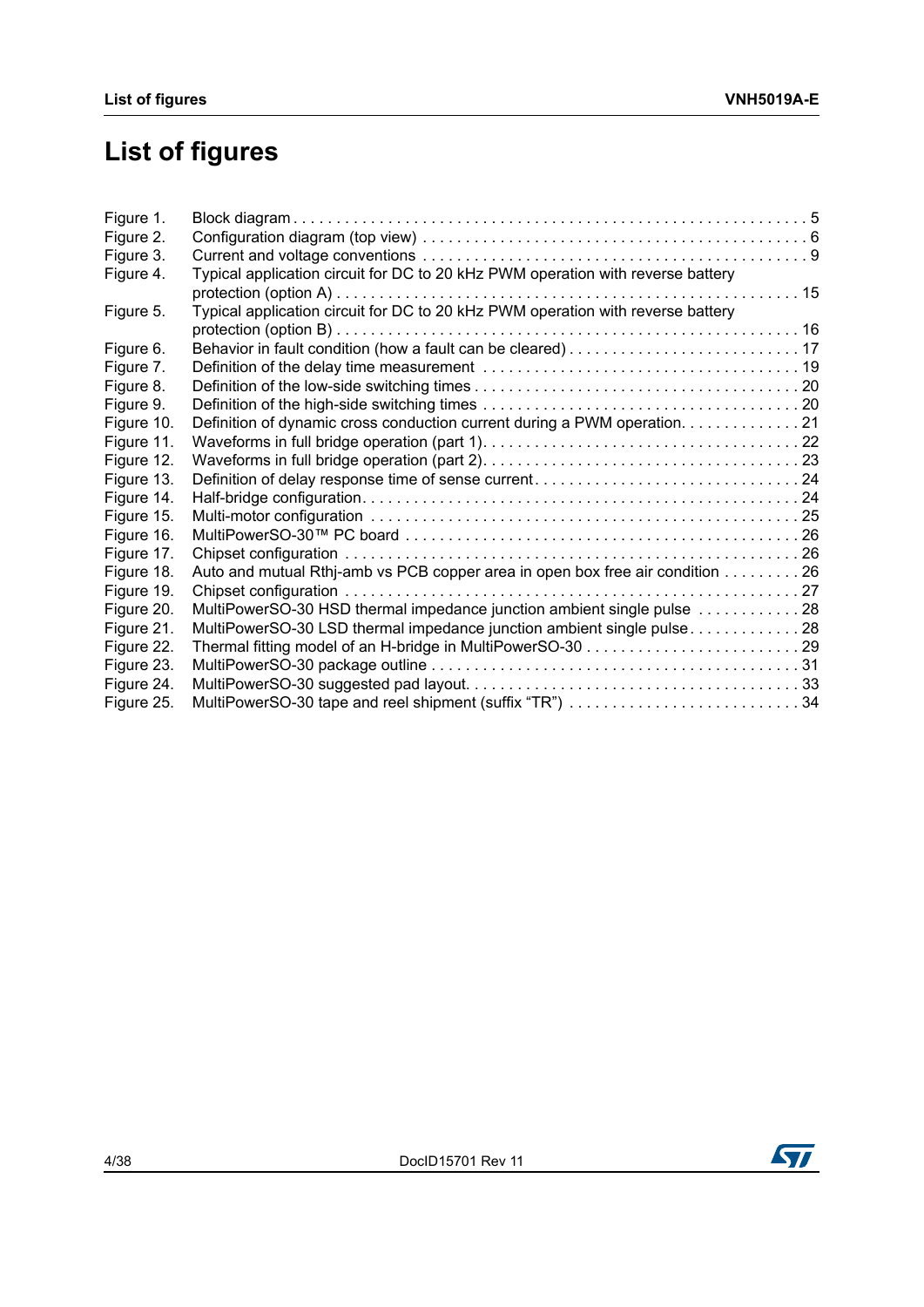# <span id="page-4-0"></span>**1 Block diagram and pin description**

<span id="page-4-1"></span>

**Figure 1. Block diagram**

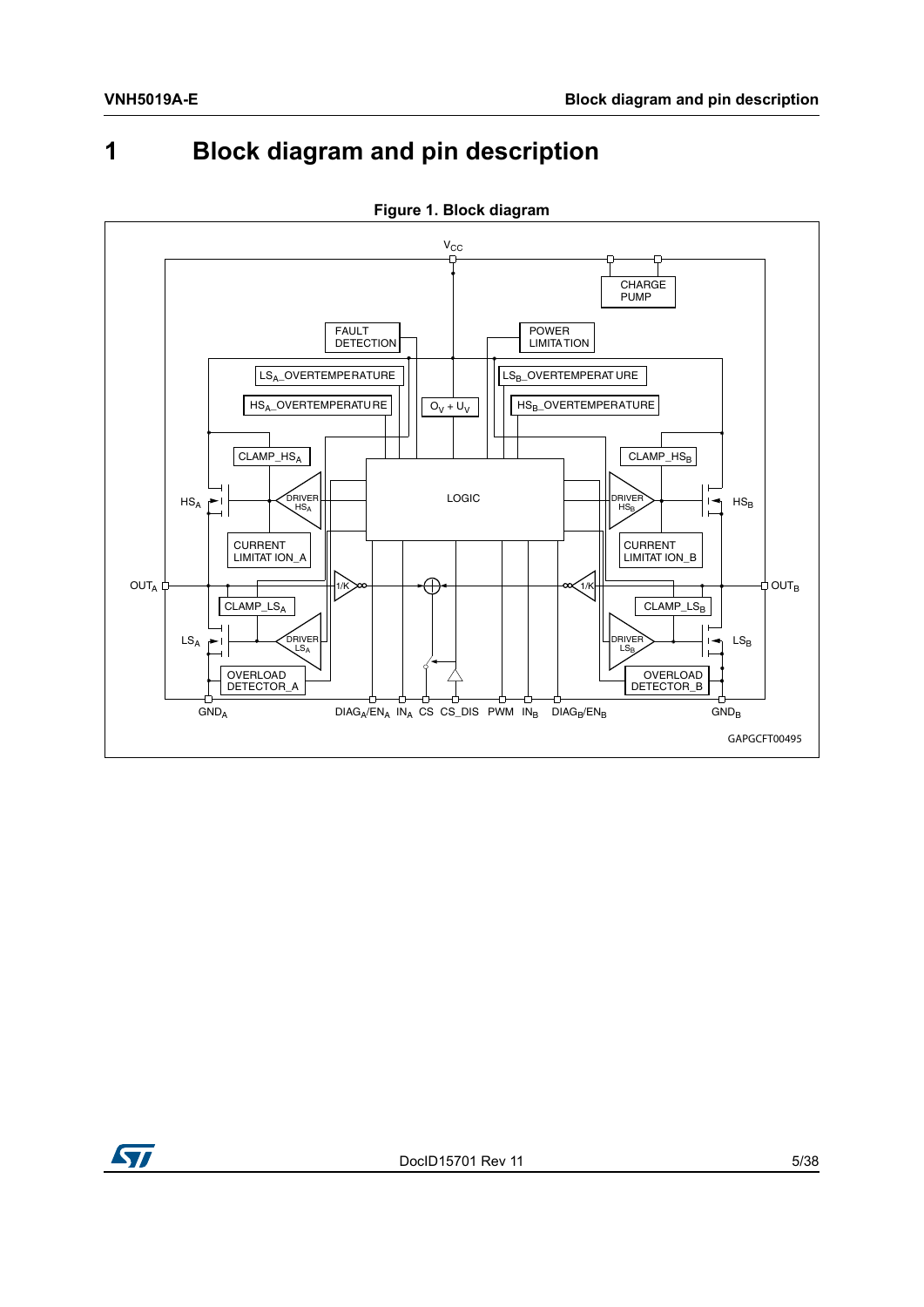<span id="page-5-2"></span>

**Figure 2. Configuration diagram (top view)** 

|  |  |  | Table 1. Suggested connections for unused and non connected pins |
|--|--|--|------------------------------------------------------------------|
|--|--|--|------------------------------------------------------------------|

<span id="page-5-0"></span>

| Connection / pin<br><b>Current sense</b> |                              | <b>N.C.</b> | <b>OUTx</b> | <b>INPUTX, PWM</b><br><b>DIAGX/ENX</b><br>CS DIS |
|------------------------------------------|------------------------------|-------------|-------------|--------------------------------------------------|
| Floating                                 | Not allowed                  | x           |             |                                                  |
| To ground                                | Through 1 $k\Omega$ resistor | X           | Not allowed | Through 10 k $\Omega$<br>resistor                |

**Table 2. Pin definitions and functions** 

<span id="page-5-1"></span>

| Pin                     | Symbol                         | <b>Function</b>                                                                                                                                                                                                                                                                                                                                                                                                                         |
|-------------------------|--------------------------------|-----------------------------------------------------------------------------------------------------------------------------------------------------------------------------------------------------------------------------------------------------------------------------------------------------------------------------------------------------------------------------------------------------------------------------------------|
| 1, 25, 30               | OUT <sub>A</sub><br>Heat Slug2 | Source of high-side switch A / drain of low-side switch A, power<br>connection to the motor                                                                                                                                                                                                                                                                                                                                             |
| 2, 14, 17, 22,<br>24.29 | N.C.                           | Not connected                                                                                                                                                                                                                                                                                                                                                                                                                           |
| 3, 13, 23               | $V_{CC}$<br>Heat Slug1         | Drain of high-side switches and connection to the drain of the<br>external PowerMOS used for the reverse battery protection                                                                                                                                                                                                                                                                                                             |
| 12                      | $V_{\text{BAT}}$               | Battery connection and connection to the source of the external<br>PowerMOS used for the reverse battery protection                                                                                                                                                                                                                                                                                                                     |
| 5                       | $EN_A/DIAG_A$                  | Status of high-side and low-side switches A; open drain output.<br>This pin must be connected to an external pull-up resistor. When<br>externally pulled low, it disables half-bridge A. In case of fault<br>detection (thermal shutdown of a high-side FET or excessive<br>ON-state voltage drop across a low-side FET), this pin is pulled<br>low by the device (see Table 13: Truth table in fault conditions<br>(detected on OUTA). |

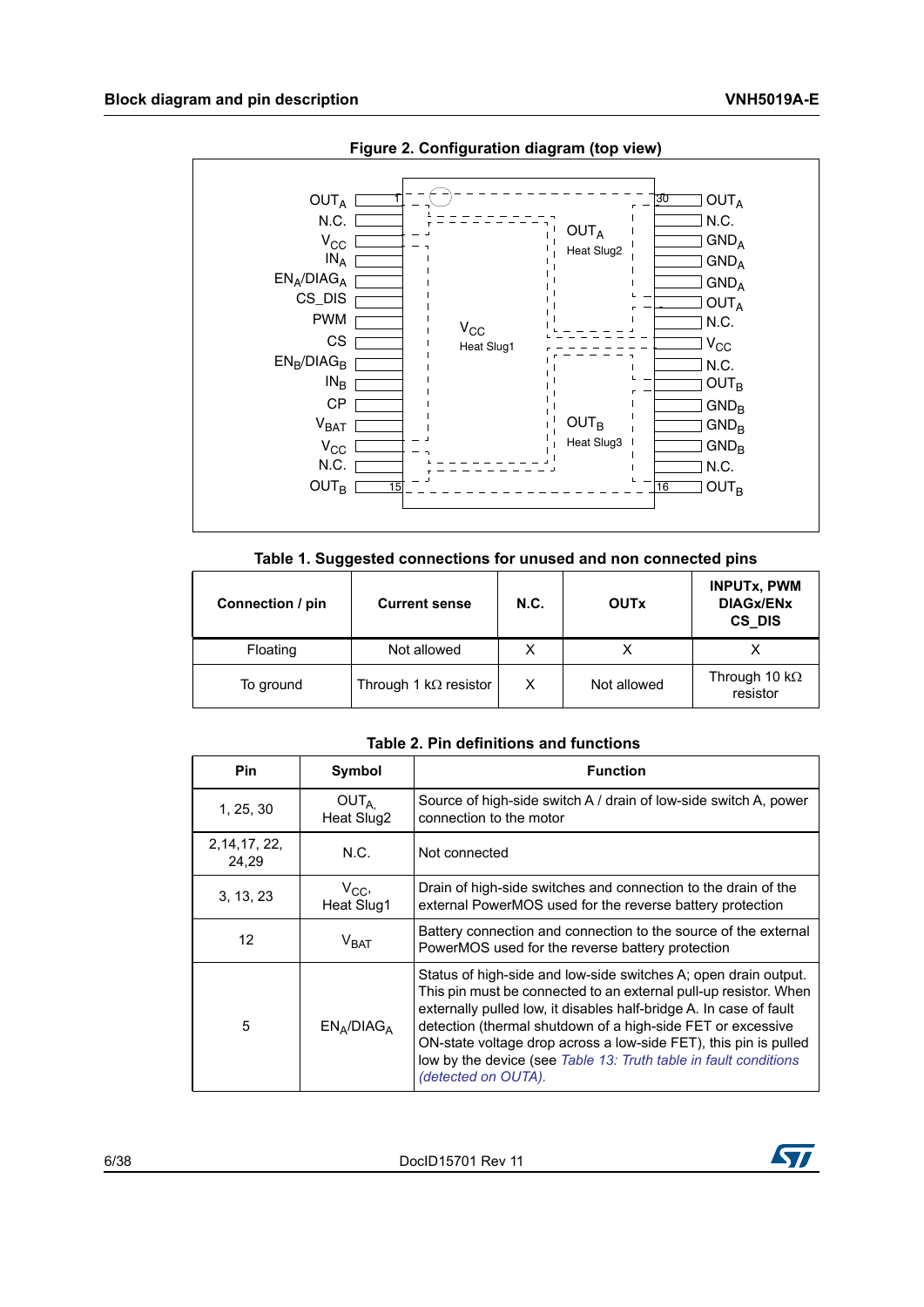| <b>Pin</b>     | Symbol                         | <b>Function</b>                                                                                                                                                                                                                                                                                                                                                                                                                         |
|----------------|--------------------------------|-----------------------------------------------------------------------------------------------------------------------------------------------------------------------------------------------------------------------------------------------------------------------------------------------------------------------------------------------------------------------------------------------------------------------------------------|
|                |                                |                                                                                                                                                                                                                                                                                                                                                                                                                                         |
| 6              | CS_DIS                         | Active high CMOS compatible pin to disable the current sense<br>pin                                                                                                                                                                                                                                                                                                                                                                     |
| 4              | $IN_A$                         | Clockwise input. CMOS compatible                                                                                                                                                                                                                                                                                                                                                                                                        |
| $\overline{7}$ | <b>PWM</b>                     | PWM input. CMOS compatible.                                                                                                                                                                                                                                                                                                                                                                                                             |
| 8              | CS                             | Output of current sense. This output delivers a current<br>proportional to the motor current, if CS DIS is low or left open.<br>The information can be read back as an analog voltage across<br>an external resistor.                                                                                                                                                                                                                   |
| 9              | $EN_B/DIAG_B$                  | Status of high-side and low-side switches B; Open drain output.<br>This pin must be connected to an external pull up resistor. When<br>externally pulled low, it disables half-bridge B. In case of fault<br>detection (thermal shutdown of a high-side FET or excessive<br>ON-state voltage drop across a low-side FET), this pin is pulled<br>low by the device (see Table 13: Truth table in fault conditions<br>(detected on OUTA). |
| 10             | IN <sub>B</sub>                | Counter clockwise input. CMOS compatible                                                                                                                                                                                                                                                                                                                                                                                                |
| 11             | <b>CP</b>                      | Connection to the gate of the external MOS used for the reverse<br>battery protection                                                                                                                                                                                                                                                                                                                                                   |
| 15, 16, 21     | OUT <sub>B</sub><br>Heat Slug3 | Source of high-side switch B / drain of low-side switch B, power<br>connection to the motor                                                                                                                                                                                                                                                                                                                                             |
| 26, 27, 28     | GND <sub>A</sub>               | Source of low-side switch A and power ground $(1)$                                                                                                                                                                                                                                                                                                                                                                                      |
| 18, 19, 20     | $GND_{B}$                      | Source of low-side switch B and power ground $(1)$                                                                                                                                                                                                                                                                                                                                                                                      |

**Table 2. Pin definitions and functions (continued)**

1. GNDA and GNDB must be externally connected together

|  | Table 3. Block descriptions <sup>(1)</sup> |  |
|--|--------------------------------------------|--|
|--|--------------------------------------------|--|

| <b>Name</b>                                          | <b>Description</b>                                                                                                                                                  |
|------------------------------------------------------|---------------------------------------------------------------------------------------------------------------------------------------------------------------------|
| Logic control                                        | Allows the turn-on and the turn-off of the high-side and the<br>low-side switches according to the Table 12.                                                        |
| Overvoltage + undervoltage                           | Shut down the device outside the range $[4.5 \vee 6]$ 24 V for the<br>battery voltage.                                                                              |
| High-side, low-side and clamp<br>voltage             | Protect the high-side and the low-side switches from the<br>high-voltage on the battery line in all configuration for the motor.                                    |
| High-side and low-side driver                        | Drive the gate of the concerned switch to allow a proper $R_{DS(on)}$<br>for the leg of the bridge.                                                                 |
| Linear current limiter                               | Limits the motor current, by reducing the high-side switch<br>gate-source voltage when short-circuit to ground occurs.                                              |
| High-side and low-side<br>overtemperature protection | In case of short-circuit with the increase of the junction<br>temperature, it shuts down the concerned driver to prevent its<br>degradation and to protect the die. |
| Low-side overload detector                           | Detects when low-side current exceeds shutdown current and<br>latches off the concerned low-side.                                                                   |



<span id="page-6-0"></span> $\bar{\phantom{a}}$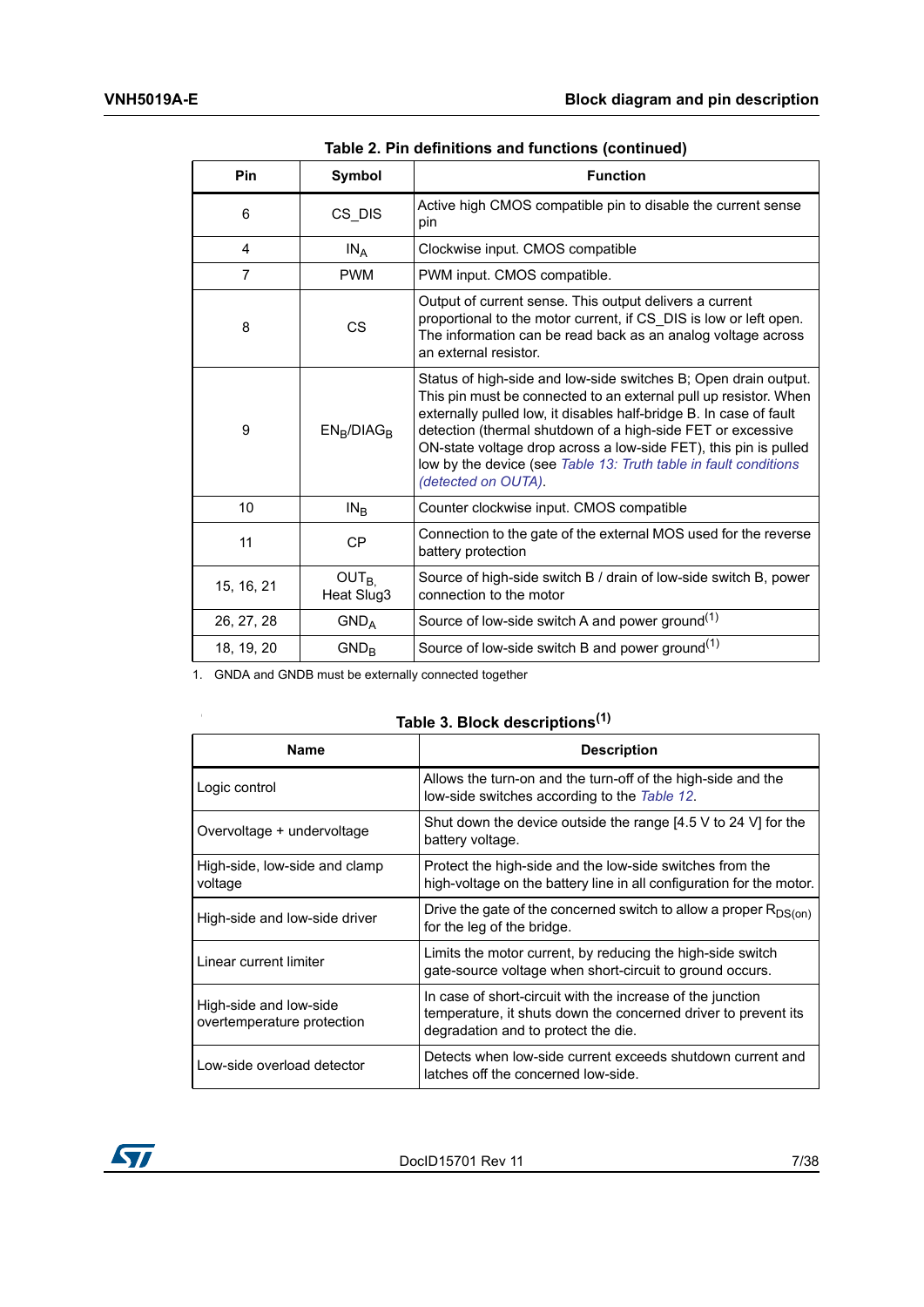| <b>Name</b>      | <b>Description</b>                                                                                                                                        |
|------------------|-----------------------------------------------------------------------------------------------------------------------------------------------------------|
| Charge pump      | Provides the voltage necessary to drive the gate of the external<br>PowerMOS used for the reverse polarity protection                                     |
| Fault detection  | Signalizes an abnormal condition of the switch (output<br>shorted to ground or output shorted to battery) by pulling<br>down the concerned ENx/DIAGx pin. |
| Power limitation | Limits the power dissipation of the high-side driver inside<br>safe range in case of short to ground condition.                                           |

**Table 3. Block descriptions(1) (continued)**

1. See *[Figure 1](#page-4-1)*

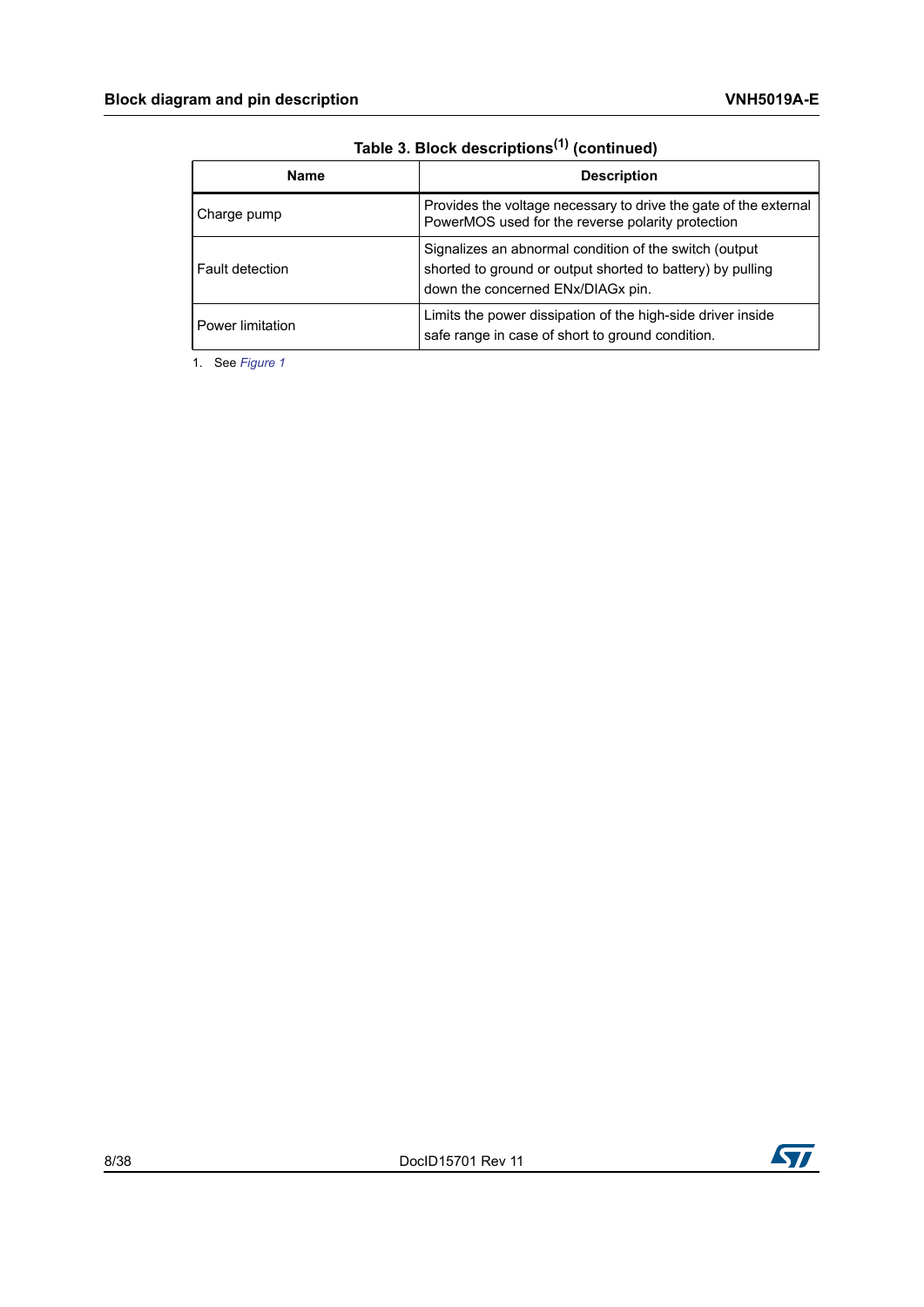# <span id="page-8-0"></span>**2 Electrical specifications**

<span id="page-8-3"></span>

**Figure 3. Current and voltage conventions**

## <span id="page-8-1"></span>**2.1 Absolute maximum ratings**

Stressing the device above the rating listed in the "absolute maximum ratings" table may cause permanent damage to the device. These are stress ratings only and operation of the device at these or any other conditions above those indicated in the operating sections of this specification is not implied. Exposure to absolute maximum rating conditions for extended periods may affect device reliability. Refer also to the STMicroelectronics SURE program and other relevant quality document.

<span id="page-8-2"></span>

| Symbol              | ັ<br><b>Parameter</b>                                        | <b>Value</b>   | Unit   |
|---------------------|--------------------------------------------------------------|----------------|--------|
| V <sub>BAT</sub>    | Maximum battery voltage <sup>(1)</sup>                       | $-16$<br>$+41$ | V<br>v |
| $V_{CC}$            | Maximum bridge supply voltage                                | $+41$          | V      |
| $I_{\text{max}}$    | Maximum output current (continuous)                          | 30             | A      |
| <sup>I</sup> R      | Reverse output current (continuous)                          | $-30$          | A      |
| $I_{IN}$            | Input current ( $IN_A$ and $IN_B$ pins)                      | $+/- 10$       | mA     |
| <sup>I</sup> EN     | Enable input current ( $DIAG_A/EN_A$ and $DIAG_B/EN_B$ pins) | $+/- 10$       | mA     |
| l <sub>pw</sub>     | PWM input current                                            | $+/- 10$       | mA     |
| $I_{\rm CP}$        | CP output current                                            | $+/- 10$       | mA     |
| <sup>I</sup> CS DIS | CS DIS input current                                         | $+/- 10$       | mA     |

| Table 4. Absolute maximum rating |  |
|----------------------------------|--|
|----------------------------------|--|

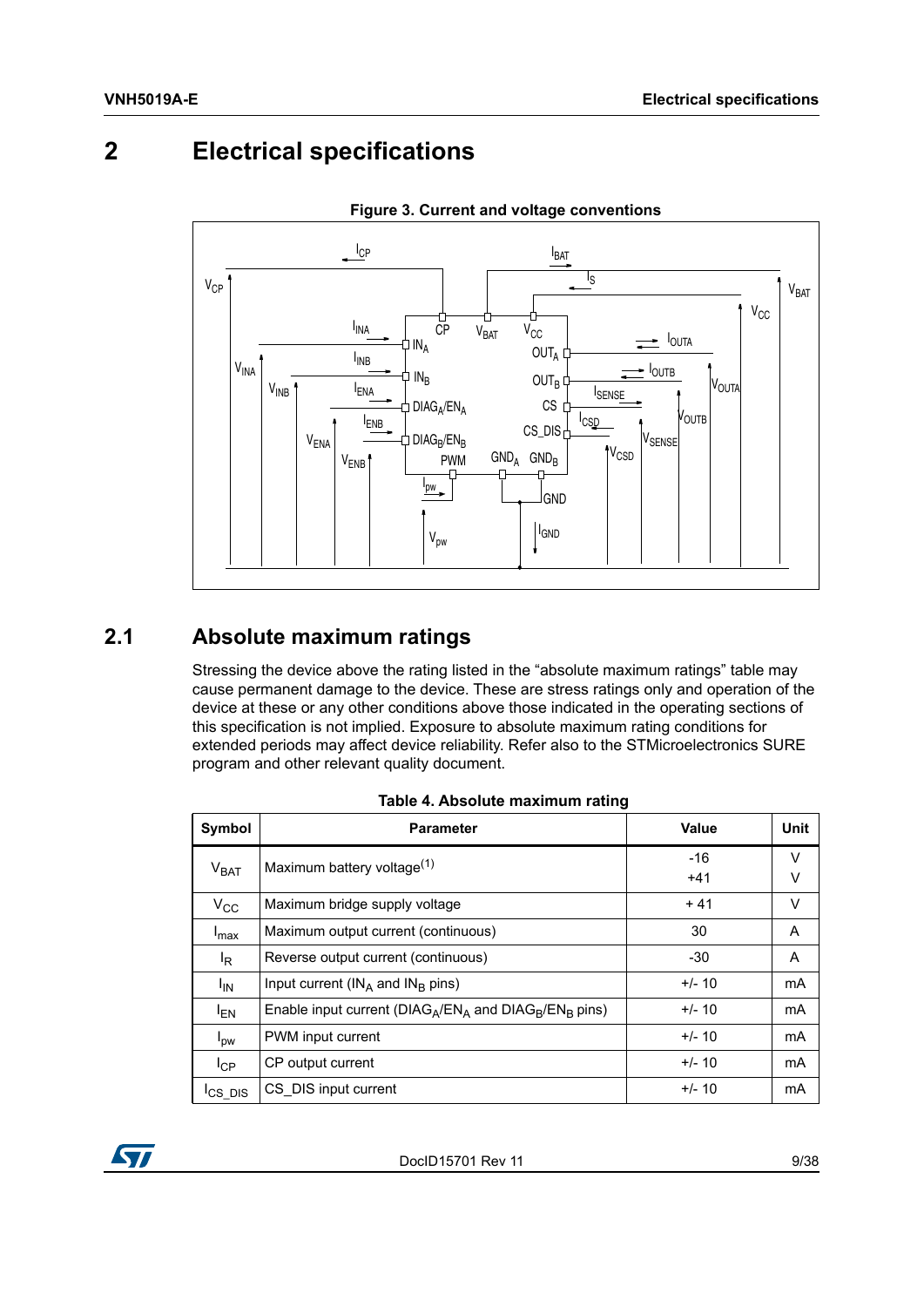| Symbol                      | <b>Parameter</b>                                                               | Value                             | Unit   |
|-----------------------------|--------------------------------------------------------------------------------|-----------------------------------|--------|
| $V_{CS}$                    | Current sense maximum voltage                                                  | $V_{CC}$ - 41<br>$+V_{\text{CC}}$ | v<br>v |
| $\mathsf{V}_{\mathsf{ESD}}$ | Electrostatic discharge (human body model: $R = 1.5 k\Omega$ ,<br>$C = 100 pF$ | 2                                 | kV     |
| $T_c$                       | Case operating temperature                                                     | $-40$ to 150                      | °C     |
| <sup>I</sup> STG            | Storage temperature                                                            | -55 to 150                        | °C     |

|  |  | Table 4. Absolute maximum rating (continued) |
|--|--|----------------------------------------------|
|  |  |                                              |

1. This applies with the n-channel MOSFET used for the reverse battery protection. Otherwise V<sub>BAT</sub> has to be shorted to V<sub>CC</sub>.

## <span id="page-9-0"></span>**2.2 Thermal data**

<span id="page-9-1"></span>

| Symbol                  | <b>Parameter</b>                     | Max. value    | Unit          |
|-------------------------|--------------------------------------|---------------|---------------|
|                         | Thermal resistance junction-case HSD | 17            | $\degree$ C/W |
| $R_{\mathsf{thj-case}}$ | Thermal resistance junction-case LSD | 3.2           | $\degree$ C/W |
| $R_{\text{thi-amb}}$    | Thermal resistance junction-ambient  | See Figure 18 | $\degree$ C/W |

### **Table 5. Thermal data**

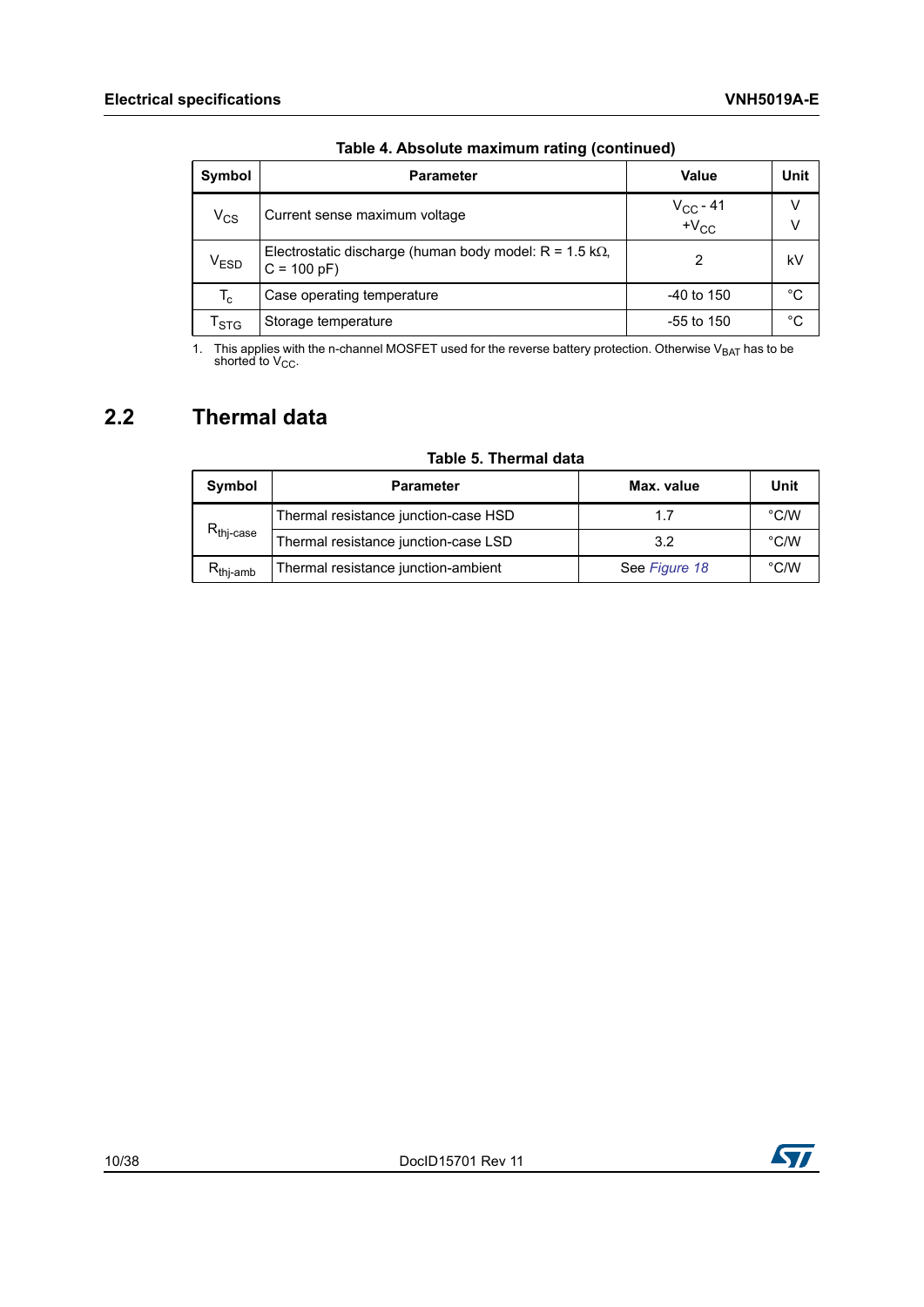## <span id="page-10-0"></span>**2.3 Electrical characteristics**

Values specified in this section are for 8 V < V<sub>CC</sub> < 21 V, -40 °C < T<sub>j</sub> < 150 °C, unless otherwise specified.

<span id="page-10-1"></span>

| Symbol       | <b>Parameter</b>                                    | <b>Test conditions</b>                                                                              | Min. | Typ. | Max.     | Unit      |
|--------------|-----------------------------------------------------|-----------------------------------------------------------------------------------------------------|------|------|----------|-----------|
| $V_{CC}$     | Operating bridge supply<br>voltage                  |                                                                                                     | 5.5  |      | 24       | $\vee$    |
|              |                                                     | OFF-state with all fault cleared and $ENx = 0$ V<br>(standby):                                      |      |      |          |           |
|              |                                                     | $IN_A = IN_B = PWM = 0$ ; T <sub>i</sub> = 25 °C; V <sub>CC</sub> = 13 V<br>$IN_A = IN_B = PWM = 0$ |      | 10   | 15<br>60 | μA        |
| $I_{\rm S}$  | Supply current                                      | OFF-state (no standby):                                                                             |      |      |          | μA        |
|              |                                                     | $IN_A = IN_B = PWM = 0$ ; $ENx = 5 V$                                                               |      |      | 6        | mA        |
|              |                                                     | ON-state:                                                                                           |      |      |          |           |
|              |                                                     | $IN_A$ or $IN_B = 5$ V, no PWM                                                                      |      | 4    | 8        | mA        |
|              |                                                     | $IN_A$ or $IN_B$ = 5 V, PWM = 20 kHz                                                                |      |      | 8        | mA        |
| $R_{ONHS}$   | Static high-side                                    | $I_{\text{OUT}}$ = 15 A; T <sub>i</sub> = 25 °C                                                     |      | 12.0 |          | $m\Omega$ |
|              | resistance                                          | $I_{\text{OUT}}$ = 15 A; T <sub>i</sub> = - 40 °C to 150 °C                                         |      |      | 26.5     |           |
|              | Static low-side                                     | $I_{\text{OUT}}$ = 15 A; T <sub>i</sub> = 25 °C                                                     |      | 6.0  |          | $m\Omega$ |
| $R_{ONLS}$   | resistance                                          | $I_{\text{OUT}}$ = 15 A; T <sub>i</sub> = - 40 °C to 150 °C                                         |      |      | 11.5     |           |
| $V_f$        | High-side<br>free-wheeling diode<br>forward voltage | $I_f$ = 15 A,<br>$T_i$ = 150 °C                                                                     |      | 0.6  | 0.8      | $\vee$    |
|              | High-side OFF-state                                 | $T_i$ = 25 °C; V <sub>OUTX</sub> = EN <sub>X</sub> = 0 V; V <sub>CC</sub> = 13 V                    |      |      | 3        |           |
| $I_{L(off)}$ | output current (per<br>channel)                     | $T_i$ = 125 °C; $V_{\text{OUTX}}$ = EN <sub>X</sub> = 0 V; $V_{\text{CC}}$ = 13 V                   |      |      | 5        | μA        |

#### **Table 6. Power section**

## Table 7. Logic inputs (IN<sub>A</sub>, IN<sub>B</sub>, EN<sub>A</sub>, EN<sub>B,</sub> PWM, CS\_DIS)

<span id="page-10-2"></span>

| Symbol             | <b>Parameter</b>                         | <b>Test conditions</b>                                        | Min. | Typ. | Max. | Unit |
|--------------------|------------------------------------------|---------------------------------------------------------------|------|------|------|------|
| $V_{IL}$           | Low-level input<br>voltage               | Normal operation ( $DIAG_X/EN_X$ pin<br>acts as an input pin) |      |      | 0.9  | v    |
| $V_{\text{IH}}$    | High-level input<br>voltage              | Normal operation ( $DIAG_X/EN_X$ pin<br>acts as an input pin) | 2.1  |      |      | v    |
| <sup>I</sup> INL   | Low-level input current $V_{IN}$ = 0.9 V |                                                               | 1    |      |      | μA   |
| <sup>I</sup> INH   | High-level input<br>current              | $V_{IN}$ = 2.1 V                                              |      |      | 10   | μA   |
| V <sub>IHYST</sub> | Input hysteresis<br>voltage              | Normal operation ( $DIAG_X/EN_X$ pin<br>acts as an input pin) | 0.15 |      |      | v    |

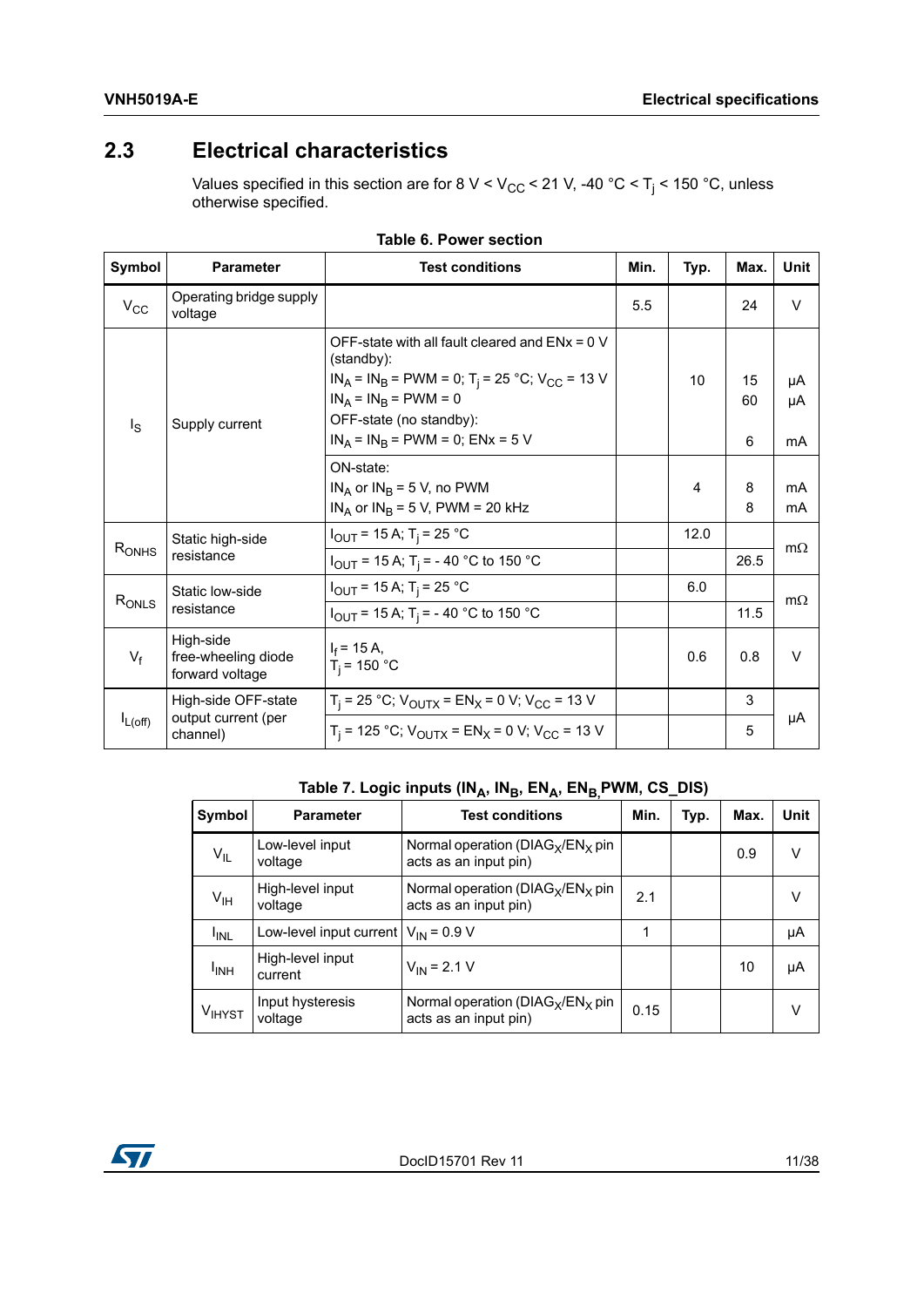| Symbol                           | <b>Parameter</b>                   | <b>Test conditions</b>                                                         | Min.   | Typ.   | Max.   | Unit |
|----------------------------------|------------------------------------|--------------------------------------------------------------------------------|--------|--------|--------|------|
| Input clamp voltage<br>$V_{ICL}$ | $I_{\text{IN}} = 1 \text{ mA}$     | 5.5                                                                            | 6.3    | 7.5    | v      |      |
|                                  |                                    | $I_{IN}$ = -1 mA                                                               | $-1.0$ | $-0.7$ | $-0.3$ |      |
| <b>V<sub>DIAG</sub></b>          | Enable low-level<br>output voltage | Fault operation ( $DIAG_X/EN_X$ pin<br>acts as an output pin); $I_{FN} = 1$ mA |        |        | 0.4    |      |

Table 7. Logic inputs (IN<sub>A</sub>, IN<sub>B</sub>, EN<sub>A</sub>, EN<sub>B,</sub>PWM, CS\_DIS) (continued)

## Table 8. Switching ( $V_{CC}$  = 13 V,  $R_{LOAD}$  = 0.87  $\Omega$ , Tj = 25 °C)

<span id="page-11-0"></span>

| Symbol           | <b>Parameter</b>                                       | <b>Test conditions</b>                          | Min | Typ            | Max  | Unit |
|------------------|--------------------------------------------------------|-------------------------------------------------|-----|----------------|------|------|
| f                | PWM frequency                                          |                                                 | 0   |                | 20   | kHz  |
| $t_{d(0n)}$      | HSD rise time                                          | Input rise time $<$ 1 $\mu$ s<br>(see Figure 9) |     |                | 250  | μs   |
| $t_{d(Off)}$     | HSD fall time                                          | Input rise time $<$ 1 $\mu$ s<br>(see Figure 9) |     |                | 250  | μs   |
| $t_{r}$          | LSD rise time                                          | (see Figure 8)                                  |     | 1              | 2    | μs   |
| $t_f$            | LSD fall time                                          | (see Figure 8)                                  |     | 1              | 2    | μs   |
| $t_{\text{DFL}}$ | Delay time during change of<br>operating mode          | (see Figure 7)                                  | 200 | 400            | 1600 | μs   |
| $t_{rr}$         | High-side free wheeling<br>diode reverse recovery time | (see Figure 10)                                 |     | 110            |      | ns   |
| <sup>I</sup> RM  | Dynamic cross-conduction<br>current                    | $I_{OUT}$ = 15 A<br>(see Figure 10)             |     | $\overline{2}$ |      | A    |

### **Table 9. Protection and diagnostic**

<span id="page-11-1"></span>

| Symbol                     | <b>Parameter</b>                                                                                     | <b>Test conditions</b>  | Min | <b>Typ</b> | <b>Max</b> | Unit   |
|----------------------------|------------------------------------------------------------------------------------------------------|-------------------------|-----|------------|------------|--------|
| <b>V<sub>USD</sub></b>     | V <sub>CC</sub> undervoltage<br>shutdown                                                             |                         |     | 4.5        | 5.5        | $\vee$ |
| V <sub>USDhyst</sub>       | $V_{CC}$ undervoltage<br>shutdown hysteresis                                                         |                         |     | 0.5        |            | $\vee$ |
| $V_{OV}$                   | V <sub>CC</sub> overvoltage shutdown                                                                 |                         | 24  | 27         | 30         | $\vee$ |
| $I_{LIM_H}$                | High-side current limitation                                                                         |                         | 30  | 50         | 70         | A      |
| $I_{SD\_LS}$               | Low-side shutdown current                                                                            |                         | 70  | 115        | 160        | A      |
| $V_{CLPHS}$ <sup>(1)</sup> | High-side clamp voltage<br>$(V_{CC}$ to OUT <sub>A</sub> = 0 or<br>$OUTB = 0)$                       | $I_{\text{OUT}}$ = 15 A | 43  | 48         | 54         | $\vee$ |
| $V_{CLPLS}$ <sup>(1)</sup> | Low-side clamp voltage<br>$\vert$ (OUT <sub>A</sub> = V <sub>CC</sub> or<br>$OUT_B = V_{CC}$ to GND) | $I_{OUT}$ = 15 A        | 27  | 30         | 33         | $\vee$ |
| $T_{\text{TSD}}^{(2)}$     | Thermal shutdown<br>temperature                                                                      | $V_{IN}$ = 2.1 V        | 150 | 175        | 200        | °C     |

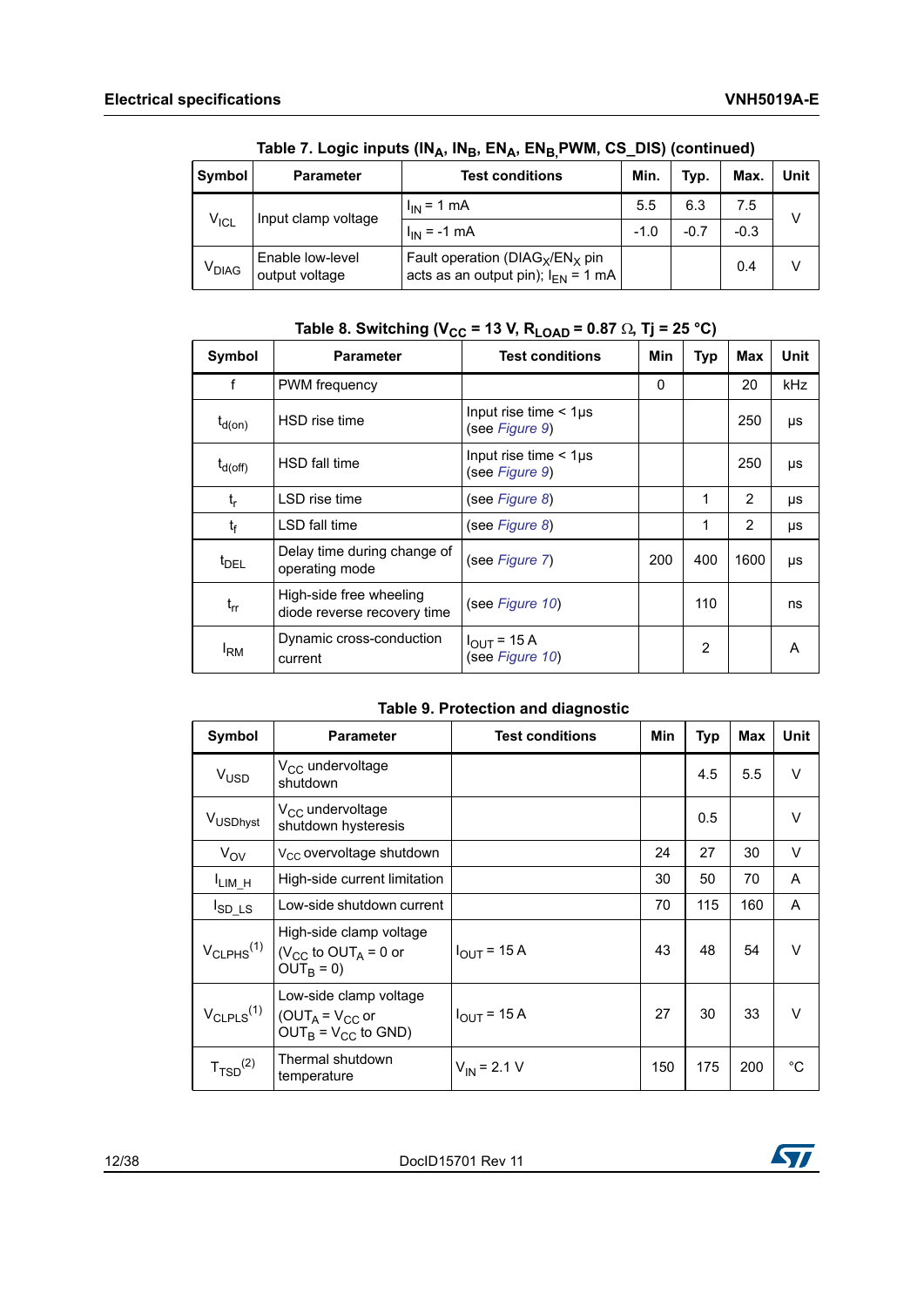| Symbol              | <b>Parameter</b>                         | <b>Test conditions</b> | Min | <b>Typ</b> | Max | <b>Unit</b> |
|---------------------|------------------------------------------|------------------------|-----|------------|-----|-------------|
| <sup>I</sup> TSD_LS | Low-side thermal<br>shutdown temperature | $V_{IN} = 0 V$         | 150 | 175        | 200 | $^{\circ}C$ |
| $T_{TR}^{(3)}$      | Thermal reset temperature                |                        | 135 |            |     | $^{\circ}C$ |
| $HYST^{(3)}$        | Thermal hysteresis                       |                        |     | 15         |     | $^{\circ}C$ |

**Table 9. Protection and diagnostic (continued)**

1. The device is able to pass the ESD and ISO pulse requirements as specified in the *[Table 15](#page-17-1)*.

2.  $T_{\text{TSD}}$  is the minimum threshold temperature between HS and LS

3. Valid for both HSD and LSD

<span id="page-12-0"></span>

| Symbol                   | <b>Parameter</b>                                       | <b>Test conditions</b>                                                                                                          | Min         | <b>Typ</b> | Max               | Unit          |
|--------------------------|--------------------------------------------------------|---------------------------------------------------------------------------------------------------------------------------------|-------------|------------|-------------------|---------------|
| $K_0$                    | <b>IOUT/ISENSE</b>                                     | $I_{\text{OUT}} = 3$ A, $V_{\text{SENSE}} = 0.5$ V,<br>$T_i = -40$ °C to 150°C                                                  | 4670        | 7110       | 10110             |               |
| $dK_0/K_0$               | Analog current sense ratio<br>drift                    | $I_{\text{OUT}} = 3$ A; $V_{\text{SENSE}} = 0.5$ V,<br>$T_i$ = -40 °C to 150 °C                                                 | $-19$       |            | 19                | $\frac{0}{0}$ |
| $K_1$                    | <b>IOUT/ISENSE</b>                                     | $I_{\text{OUT}}$ = 8 A, $V_{\text{SENSE}}$ = 1.3V,<br>$T_i = -40$ °C to 150°C                                                   | 6060        | 7030       | 8330              |               |
| $dK_1/K_1$               | Analog current sense ratio<br>drift                    | $I_{\text{OUT}}$ = 8 A; $V_{\text{SENSE}}$ = 1.3V,<br>$T_i = -40$ °C to 150 °C                                                  | $-14$       |            | 14                | $\%$          |
| $K_2$                    | <b>IOUT/ISENSE</b>                                     | $I_{\text{OUT}}$ = 15 A, $V_{\text{SENSE}}$ = 2.4 V,<br>$T_i = -40$ °C to 150°C                                                 | 6070        | 6990       | 7810              |               |
| $dK_2/K_2$               | Analog current sense ratio<br>drift                    | $I_{\text{OUT}}$ = 15 A; $V_{\text{SENSF}}$ = 2.4 V,<br>$T_i$ = -40 °C to 150 °C                                                | $-12$       |            | $12 \overline{ }$ | $\%$          |
| $K_3$                    | <b>IOUT/ISENSE</b>                                     | $I_{\text{OUT}}$ = 25 A, $V_{\text{SENSE}}$ = 4 V,<br>$T_i = -40$ °C to 150°C                                                   | 6000        | 6940       | 7650              |               |
| $dK_3/K_3$               | Analog current sense ratio<br>drift                    | $I_{\text{OUT}}$ = 25 A; $V_{\text{SENSE}}$ = 4 V,<br>$T_i$ = -40 °C to 150 °C                                                  | $-12$       |            | 12                | %             |
| <b>V<sub>SENSE</sub></b> | Max analog sense output<br>voltage                     | $I_{\text{OUT}}$ = 15 A, $R_{\text{SFNSF}}$ = 1.1 k $\Omega$                                                                    | 5           |            |                   | V             |
|                          | Analog sense leakage current                           | $I_{\text{OUT}} = 0$ A, $V_{\text{SENSE}} = 0$ V, $V_{\text{CSD}} = 5$ V,<br>$V_{IN}$ = 0 V,<br>$T_i = -40$ to 150°C            | 0           |            | 5                 | μA            |
| <b>ISENSEO</b>           |                                                        | $I_{OUT}$ = 0 A, $V_{SENSE}$ = 0 V, $V_{CSD}$ = 0 V,<br>$V_{IN} = 5 V,$<br>$T_i = -40$ to 150°C                                 | $\mathbf 0$ |            | 100               |               |
| t <sub>DSENSEH</sub>     | Delay response time from<br>falling edge of CS DIS pin | $V_{IN}$ = 5 V, $V_{SENSE}$ < 4 V, $I_{OUT}$ = 8 A,<br>$I_{\text{SENSE}}$ = 90% of $I_{\text{SENSEmax}}$<br>(see fig Figure 13) |             |            | 50                | μs            |
| t <sub>DSENSEL</sub>     | Delay response time from<br>rising edge of CS DIS pin  | $V_{IN}$ = 5 V, $V_{SENSE}$ < 4 V, $I_{OUT}$ = 8 A,<br>$I_{\text{SENSE}}$ = 10% of $I_{\text{SENSEmax}}$<br>(see fig Figure 13) |             |            | 20                | μs            |

### Table 10. Current sense (8 V < V<sub>CC</sub> < 21 V)

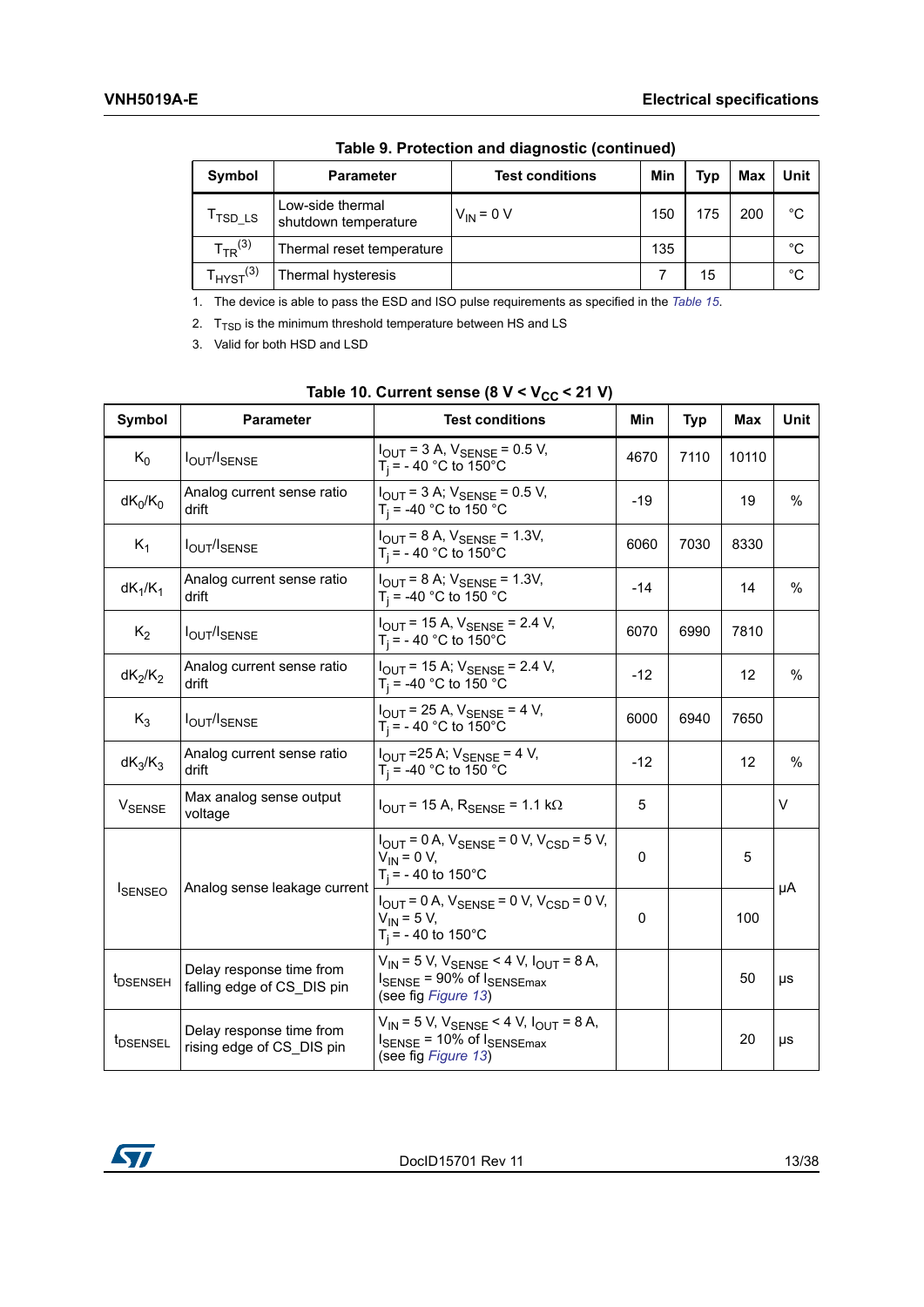<span id="page-13-1"></span>

| Symbol          | <b>Parameter</b>               | <b>Test conditions</b>       | Min          | Typ  | <b>Max</b>    | Unit |  |  |  |
|-----------------|--------------------------------|------------------------------|--------------|------|---------------|------|--|--|--|
|                 | Charge pump output             | $EN_x = 5 V$                 | $V_{CC}$ + 5 |      | $V_{CC}$ + 10 | V    |  |  |  |
| $V_{\text{CP}}$ | voltage                        | $EN_X = 5 V, V_{CC} = 4.5 V$ |              | 10.5 |               |      |  |  |  |
| <b>BAT</b>      | Charge pump standby<br>current | $EN_A = EN_B = 0 V$          |              | 200  |               | nА   |  |  |  |

**Table 11. Charge pump**

## <span id="page-13-0"></span>**2.4 Waveforms and truth table**

In normal operating conditions the  $DIAG_X/EN_X$  pin is considered as an input pin by the device. This pin must be externally pulled-high.

PWM pin usage: in all cases, a "0" on the PWM pin turns off both  $LS_A$  and  $LS_B$  switches. When PWM rises back to "1",  $LS_A$  or  $LS_B$  turns on again depending on the input pin state.

<span id="page-13-2"></span>

| $IN_A$ | $IN_{R}$ |  |   |   | $DIAG_A/EN_A$ DIAG <sub>B</sub> /EN <sub>B</sub> OUT <sub>A</sub> OUT <sub>B</sub> CS (V <sub>CSD</sub> = 0 V) | <b>Operating mode</b>     |
|--------|----------|--|---|---|----------------------------------------------------------------------------------------------------------------|---------------------------|
|        |          |  | н | н | High imp.                                                                                                      | Brake to $V_{CC}$         |
|        | 0        |  | н |   | $I_{\text{SENSE}} = I_{\text{OUT}}/K$   Clockwise (CW)                                                         |                           |
|        |          |  |   | н | $I_{\text{SENSE}} = I_{\text{OUT}}/K$                                                                          | Counterclockwise<br>(CCW) |
|        | 0        |  |   |   | High imp.                                                                                                      | Brake to GND              |

**Table 12. Truth table in normal operating conditions**

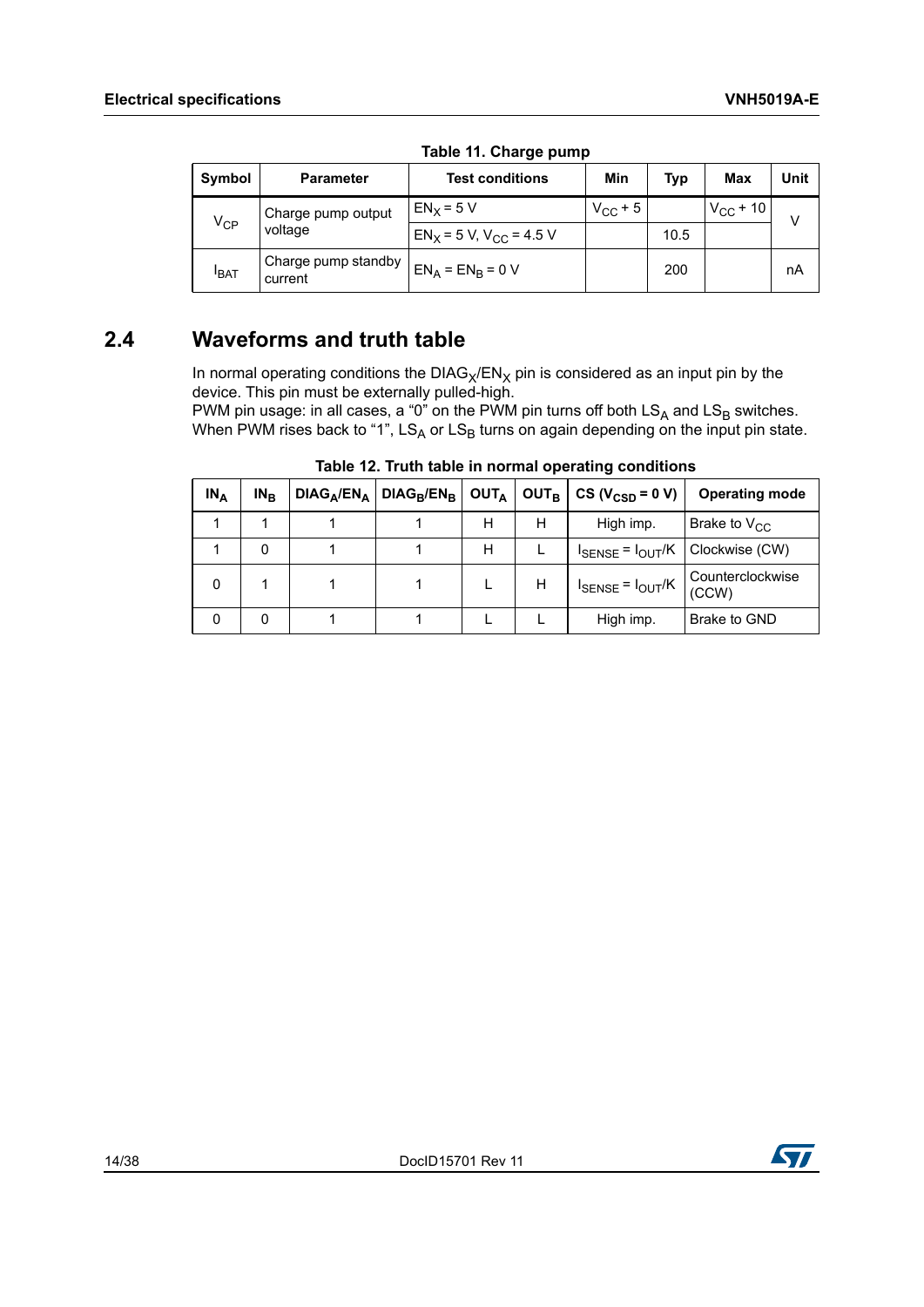

### <span id="page-14-0"></span>**Figure 4. Typical application circuit for DC to 20 kHz PWM operation with reverse battery protection (option A)**

The external N-channel Power MOSFET used for the reverse battery protection should have the following characteristics:

- BVdss > 20 V (for a reverse battery of -16 V);

- R<sub>DS(on)</sub> < 1/3 of H-bridge total R<sub>DS(on)</sub><br>- Standard Logic Gate Driving

ST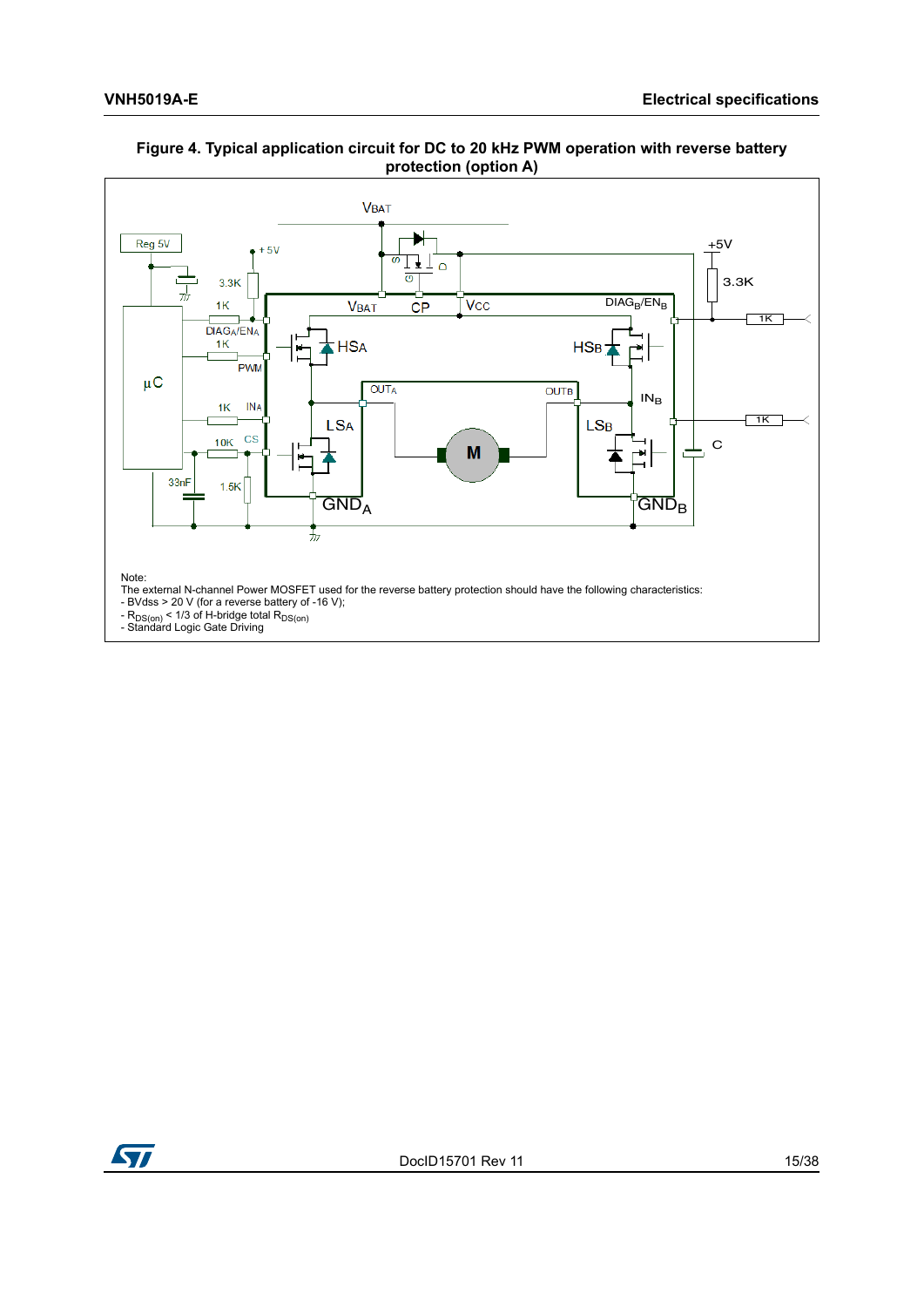

#### <span id="page-15-1"></span>**Figure 5. Typical application circuit for DC to 20 kHz PWM operation with reverse battery protection (option B)**

operation. Stored energy of the motor inductance may flyback into the blocking capacitor, if the bridge driver goes into 3-state. This causes a hazardous overvoltage if the capacitor is not big enough. As basic orientation, 500 μF per 10 A load current is recommended.

#### Table 13. Truth table in fault conditions (detected on OUT<sub>A</sub>)

<span id="page-15-0"></span>

| $IN_A$ | $IN_{B}$    | $DIAG_A/EN_A$ | $DIAG_B/EN_B$            | $\frac{1}{2}$<br><b>OUTA</b> | <b>OUT<sub>B</sub></b>   | $CS (V_{CSD} = 0V)$  |
|--------|-------------|---------------|--------------------------|------------------------------|--------------------------|----------------------|
|        |             |               | 1                        | <b>OPEN</b>                  | H                        | High                 |
|        | $\mathbf 0$ |               |                          |                              |                          | impedance            |
| 0      |             | 0             |                          |                              | Н                        | $I_{\text{OUTB}}$ /K |
|        | 0           |               |                          |                              |                          | High<br>impedance    |
| X      | X           |               | 0                        |                              | <b>OPEN</b>              |                      |
|        |             |               | <b>Fault Information</b> |                              | <b>Protection Action</b> |                      |

### *Note:* In normal operating conditions the DIAG<sub>X</sub>/EN<sub>X</sub> pin is considered an input pin by the device. *This pin must be externally pulled high.*

In case of a fault condition the  $DIAG_X/EN_X$  pin is considered an output pin by the device.

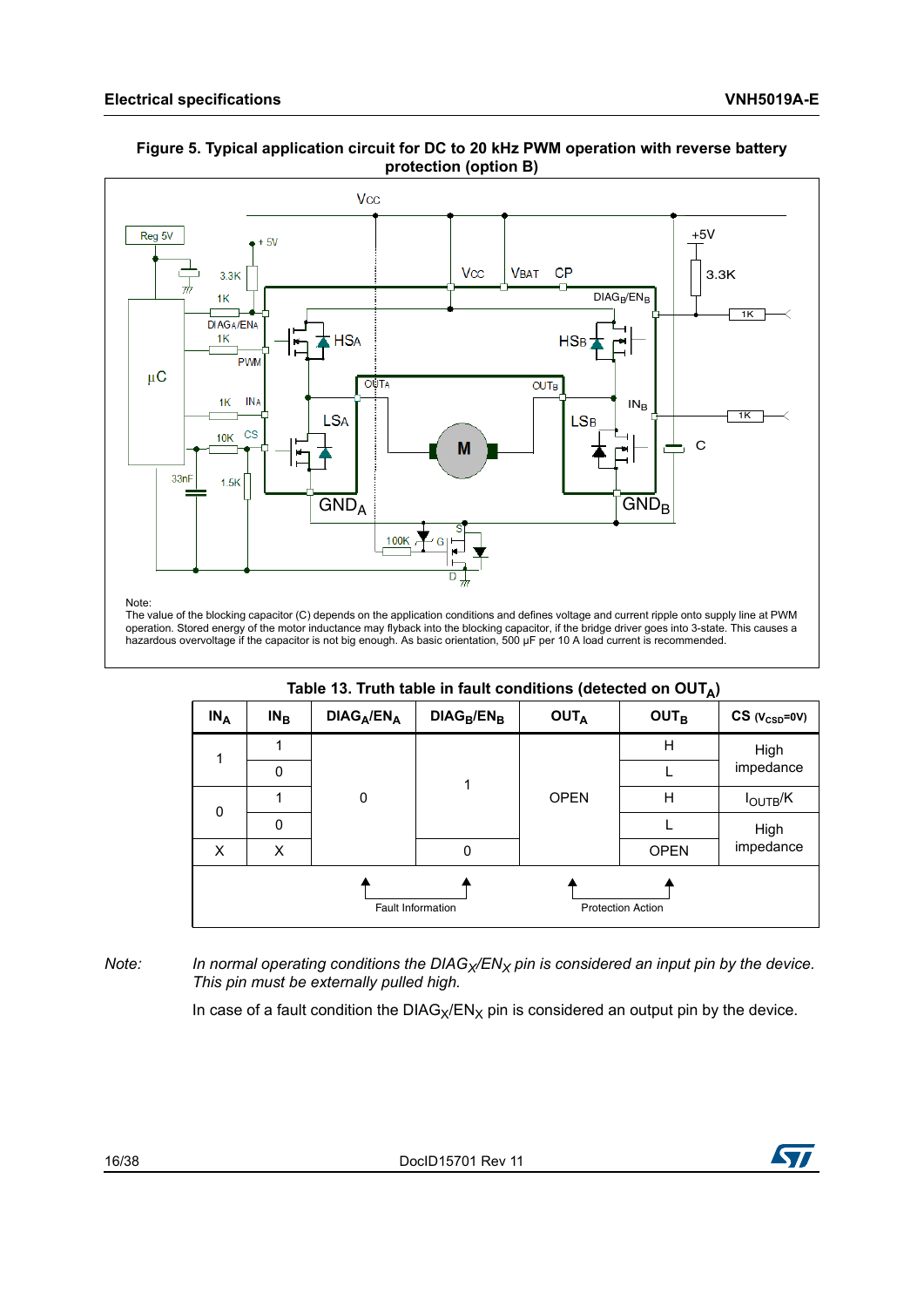The fault conditions are:

- overtemperature on one or both high-sides (for example, if a short to ground occurs as it could be the case described in line 1 and 2 in the *[Table 14](#page-17-0)*);
- Short to battery condition on the output (saturation detection on the low-side Power MOSFET).

Possible origins of fault conditions may be:

- $OUT_A$  is shorted to ground. It follows that, high-side A is in overtemperature state.
- $OUT_A$  is shorted to  $V_{CC}$ . It means that, low-side Power MOSFET is in saturation state.

When a fault condition is detected, the user knows which power element is in fault by monitoring the  $IN_A$ ,  $IN_B$ , DIAG<sub>A</sub>/EN<sub>A</sub> and DIAG<sub>B</sub>/EN<sub>B</sub> pins.

In any case, when a fault is detected, the faulty leg of the bridge is latched off. To turn on the respective output  $(OUT<sub>x</sub>)$  again, the input signal must rise from low-level to high-level.

<span id="page-16-0"></span>



*Note: In case the fault condition is not removed, the procedure for unlatching and sending the device in Stby mode is:*

*- Clear the fault in the device (toggle: INA if ENA=0 or INB if ENB=0)*

*- Pull low all inputs, PWM and Diag/EN pins within tDEL.*

*If the Diag/En pins are already low, PWM=0, the fault can be cleared by simply toggling the input. The device enters in stby mode as soon as the fault is cleared.*

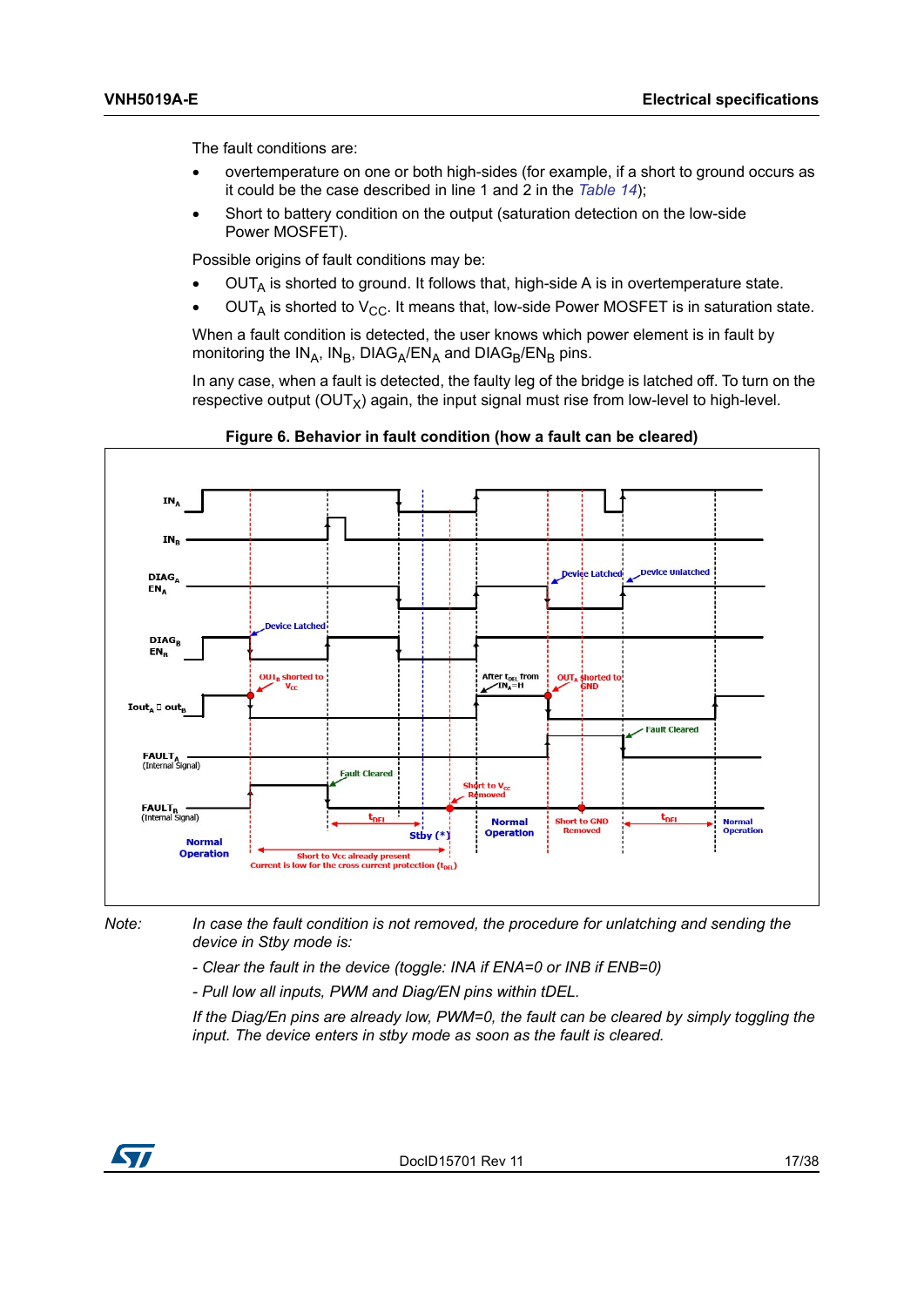<span id="page-17-0"></span>

| <b>ISO T/R</b>              | <b>Test level</b> |              |           |           |                          |  |
|-----------------------------|-------------------|--------------|-----------|-----------|--------------------------|--|
| 7637/1<br><b>Test pulse</b> |                   | $\mathbf{I}$ | Ш         | IV        | Delay and impedance      |  |
| 1                           | $-25V$            | $-50V$       | -75 V     | $-100V$   | 2 ms, 10 $\Omega$        |  |
| 2                           | $+25V$            | $+50V$       | $+75V$    | $+100V$   | 0.2 ms, 10 $\Omega$      |  |
| За                          | $-25V$            | $-50V$       | $-100V$   | $-150V$   | 0.1 $\mu$ s, 50 $\Omega$ |  |
| 3b                          | $+25V$            | $+50V$       | $+75V$    | $+100V$   | 0.1 $\mu$ s, 50 $\Omega$ |  |
| 4                           | $-4V$             | $-5V$        | $-6V$     | $-7V$     | 100 ms, 0.01 $\Omega$    |  |
| 5                           | $+26.5$ V         | $+46.5$ V    | $+66.5$ V | $+86.5$ V | 400 ms, $2 \Omega$       |  |

| Table 14. Electrical transient requirements (part 1) |  |
|------------------------------------------------------|--|
|------------------------------------------------------|--|

## **Table 15. Electrical transient requirements (part 2)**

<span id="page-17-1"></span>

| <b>ISO T/R</b>              | <b>Test levels</b> |   |   |    |  |  |  |
|-----------------------------|--------------------|---|---|----|--|--|--|
| 7637/1<br><b>Test pulse</b> |                    | Ш | Ш | IV |  |  |  |
|                             | C                  | ◠ | ⌒ | ◠  |  |  |  |
| $\mathcal{P}$               | ⌒                  | ⌒ | ⌒ | ⌒  |  |  |  |
| 3a                          | $\cap$             | C | C | C. |  |  |  |
| 3 <sub>b</sub>              | $\cap$             | C | С | C  |  |  |  |
| 4                           | ⌒                  | ⌒ | ⌒ | ⌒  |  |  |  |
| 5                           |                    | F | F | F  |  |  |  |

## **Table 16. Electrical transient requirements (part 3)**

<span id="page-17-2"></span>

| <b>Class</b> | <b>Contents</b>                                                                                                                                                                |
|--------------|--------------------------------------------------------------------------------------------------------------------------------------------------------------------------------|
| C            | All functions of the device are performed as designed after exposure to<br>disturbance.                                                                                        |
| F            | One or more functions of the device are not performed as designed after<br>exposure to disturbance and cannot be returned to proper operation without<br>replacing the device. |

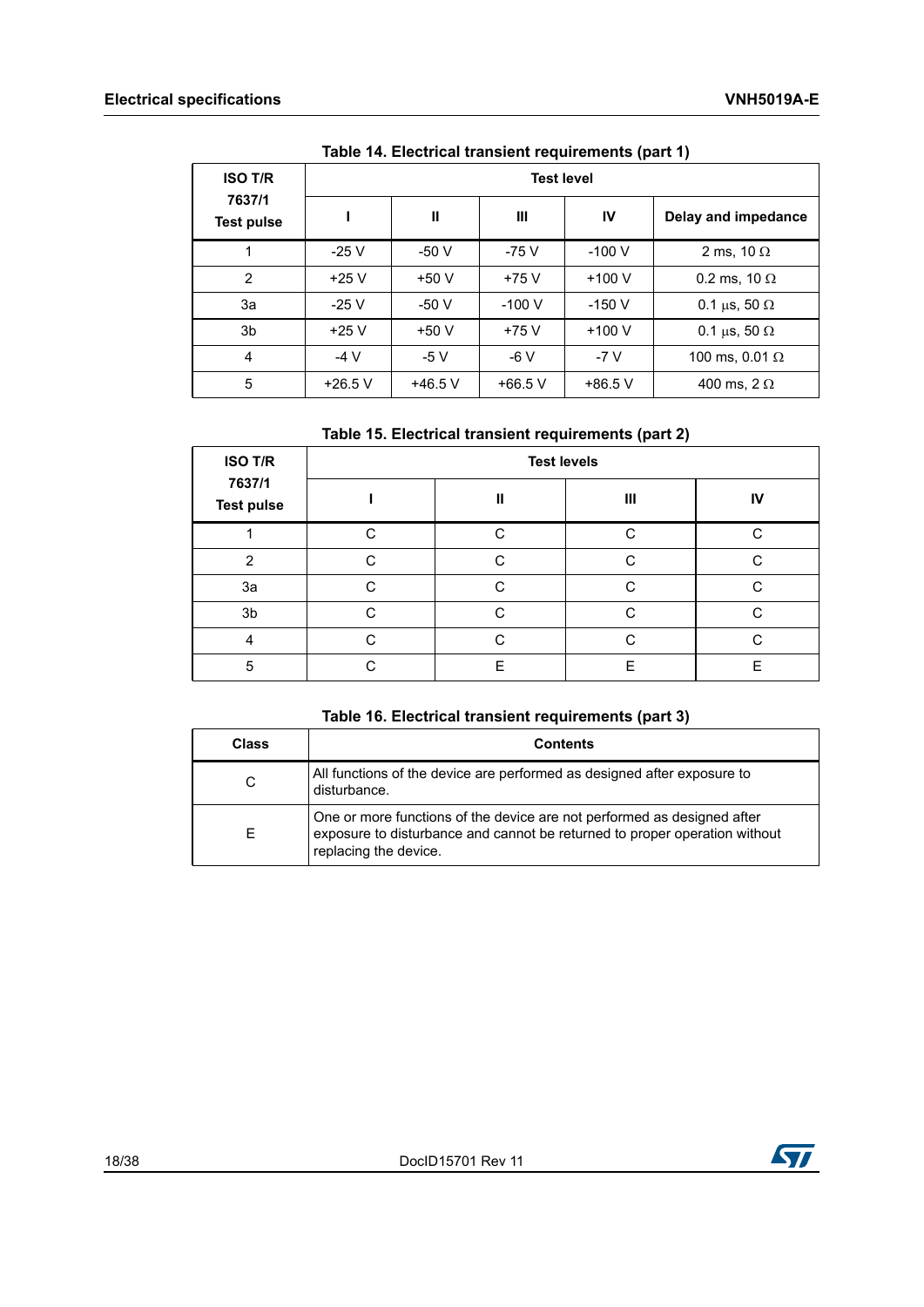## <span id="page-18-0"></span>**2.5 Reverse battery protection**

Against reverse battery condition the charge pump feature allows to use an external N-channel MOSFET connected as shown in the typical application circuit (see *[Figure 4](#page-14-0)*).

As alternative option, a N-channel MOSFET connected to GND pin can be used (see typical application circuit in figure *[Figure 5](#page-15-1)*).

With this configuration we recommend to short  $V_{BAT}$  pin to  $V_{CC}$ .

The device sustains no more than -30 A in reverse battery conditions because of the two body diodes of the power MOSFETs. Additionally, in reverse battery condition the I/Os of VNH5019A-E is pulled down to the  $V_{CC}$  line (approximately -1.5 V). Series resistor must be inserted to limit the current sunk from the microcontroller I/Os. If  $I_{Rmax}$  is the maximum target reverse current through microcontroller I/Os, series resistor is:

$$
R = \frac{V_{\text{los}} - V_{\text{CC}}}{I_{\text{Rmax}}}
$$

<span id="page-18-1"></span>



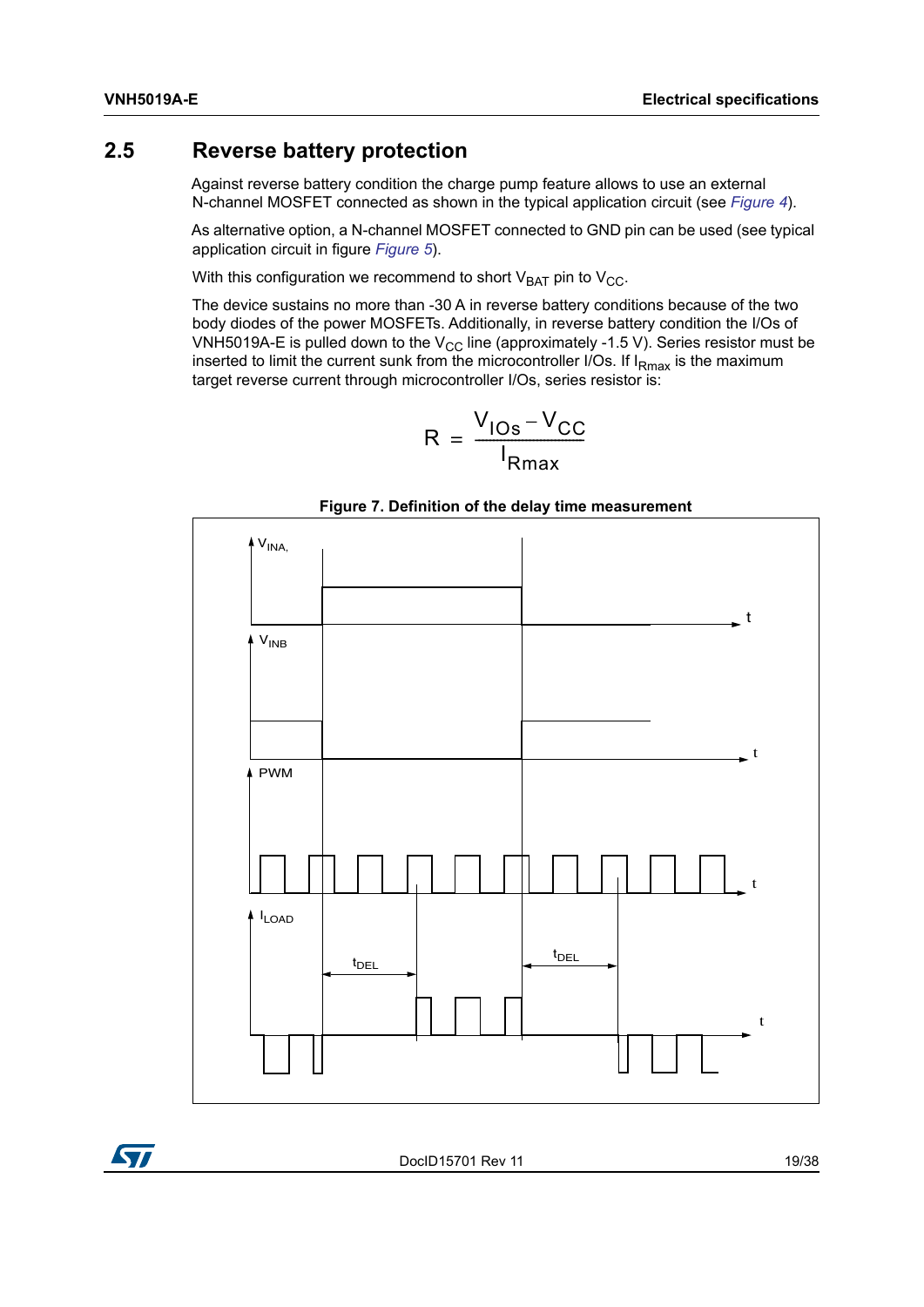<span id="page-19-0"></span>

**Figure 8. Definition of the low-side switching times**



<span id="page-19-1"></span>

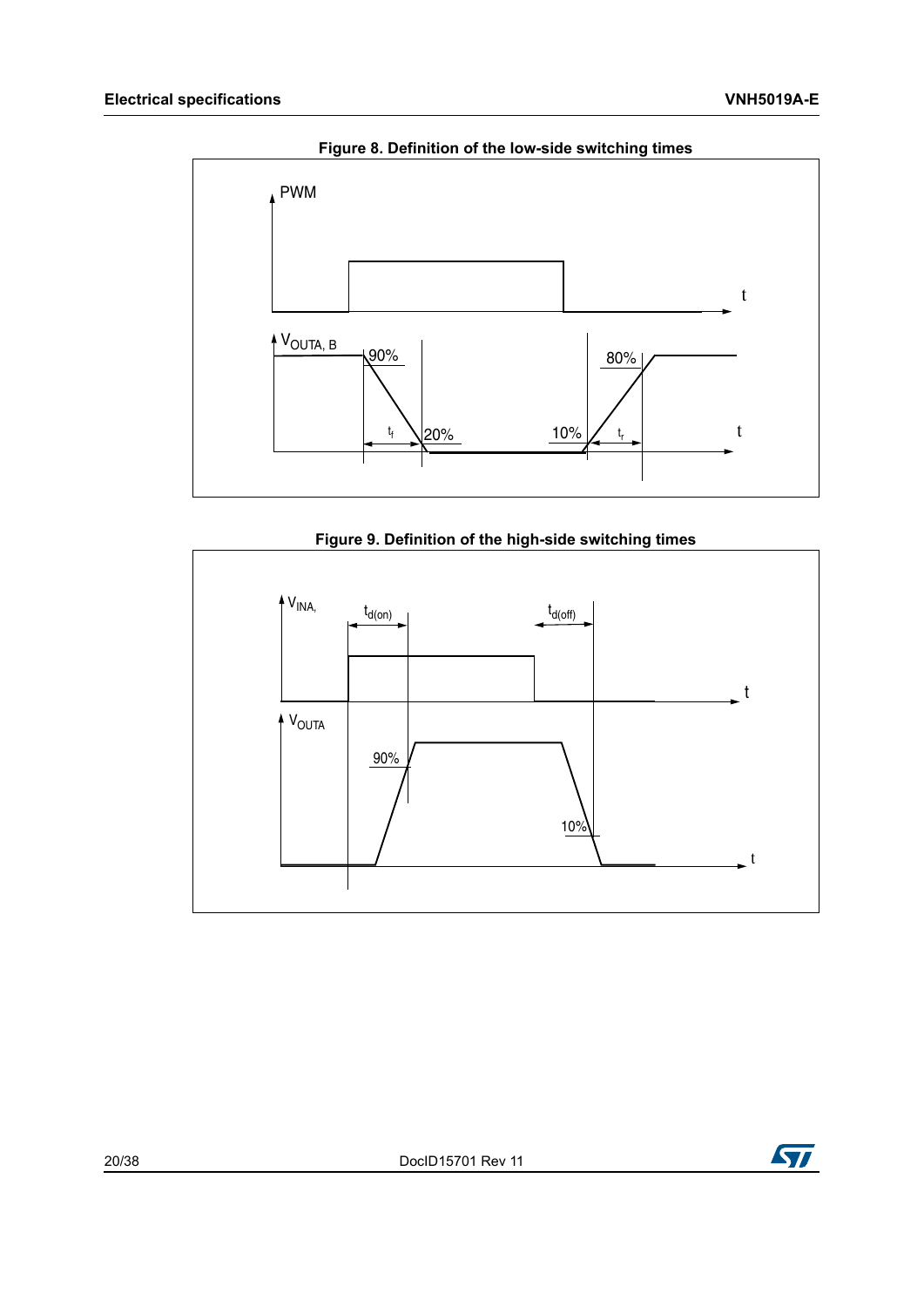

<span id="page-20-0"></span>**Figure 10. Definition of dynamic cross conduction current during a PWM operation**

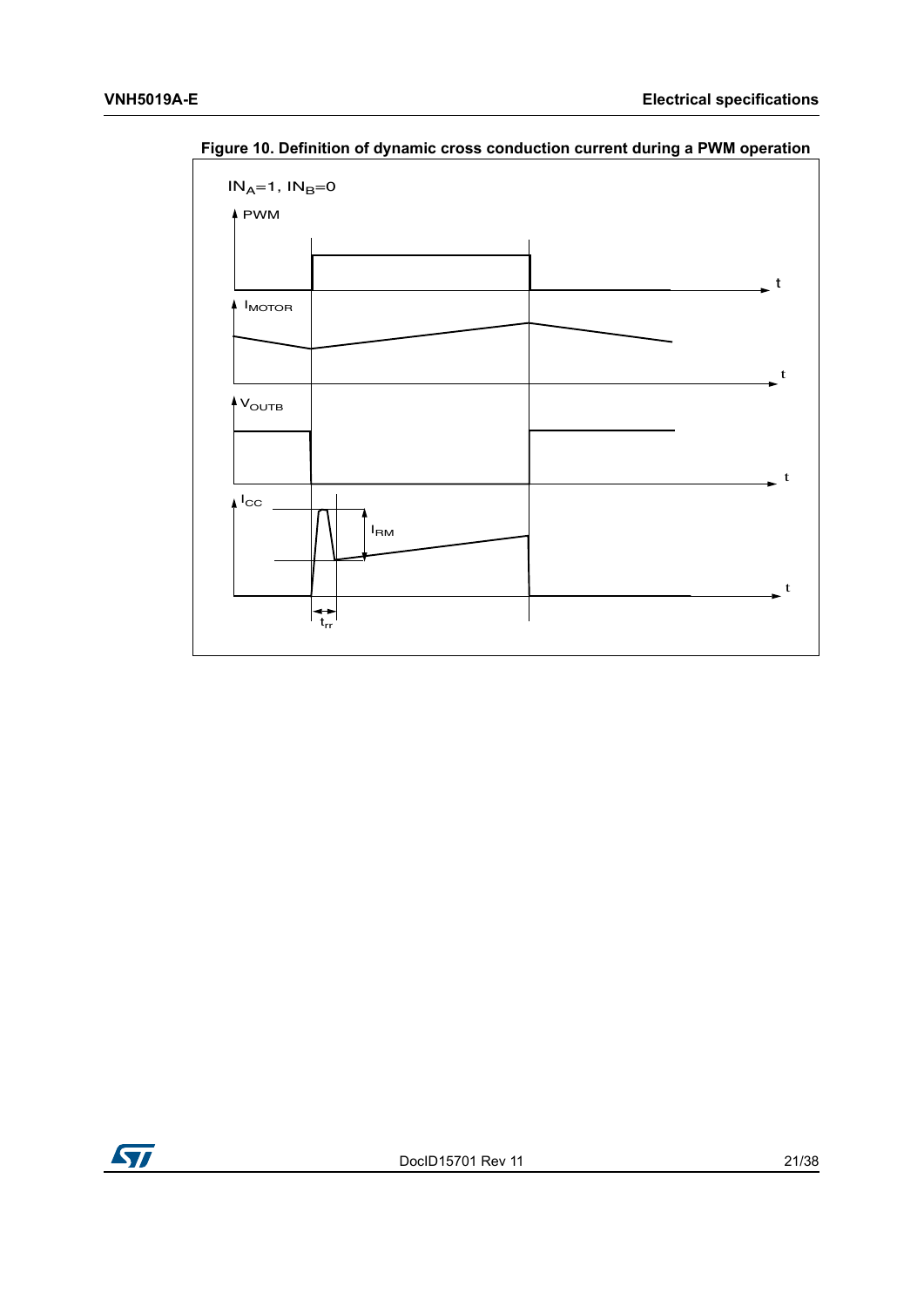<span id="page-21-0"></span>

#### **Figure 11. Waveforms in full bridge operation (part 1)**

22/38 DocID15701 Rev 11

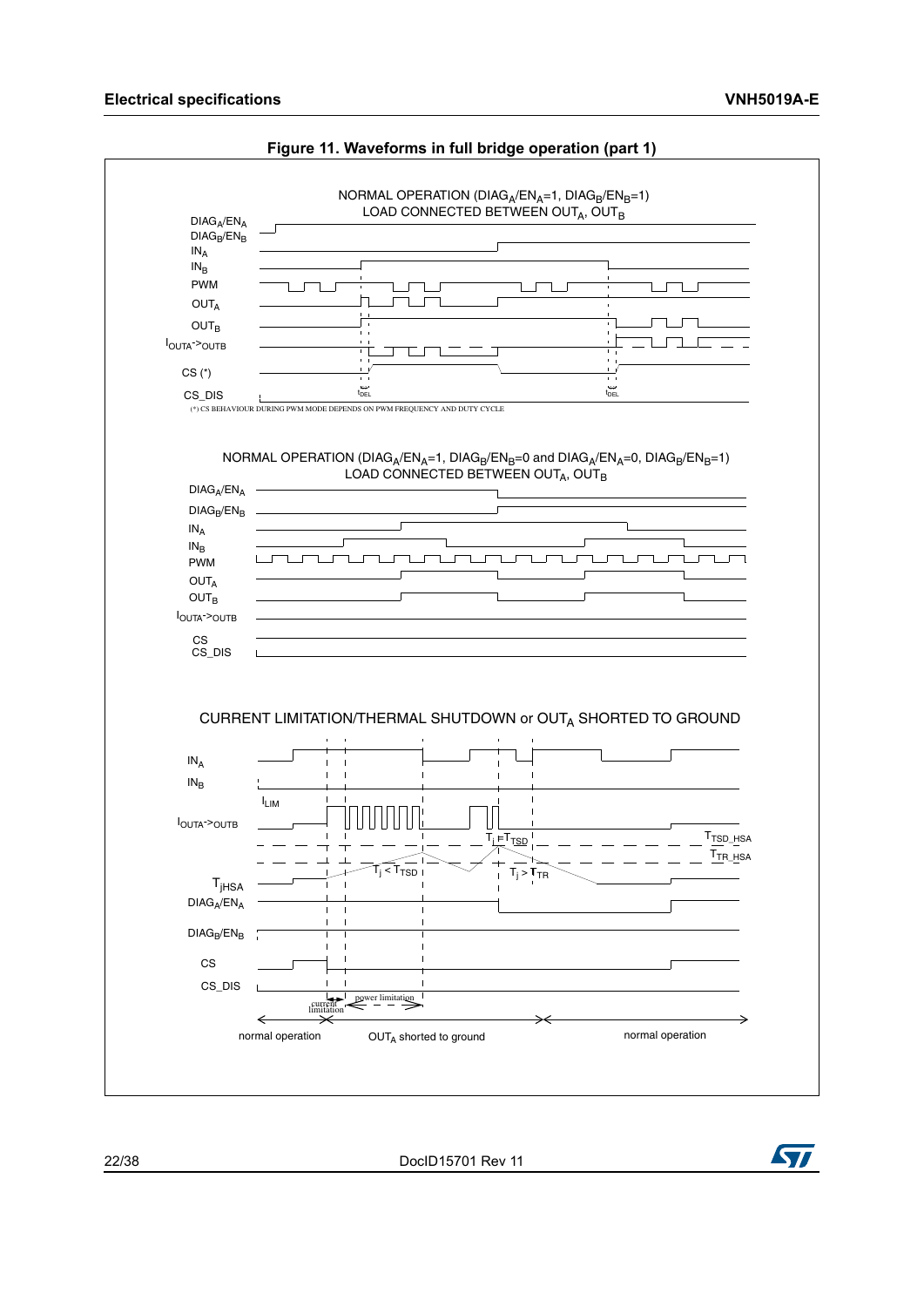<span id="page-22-0"></span>

**Figure 12. Waveforms in full bridge operation (part 2)** 

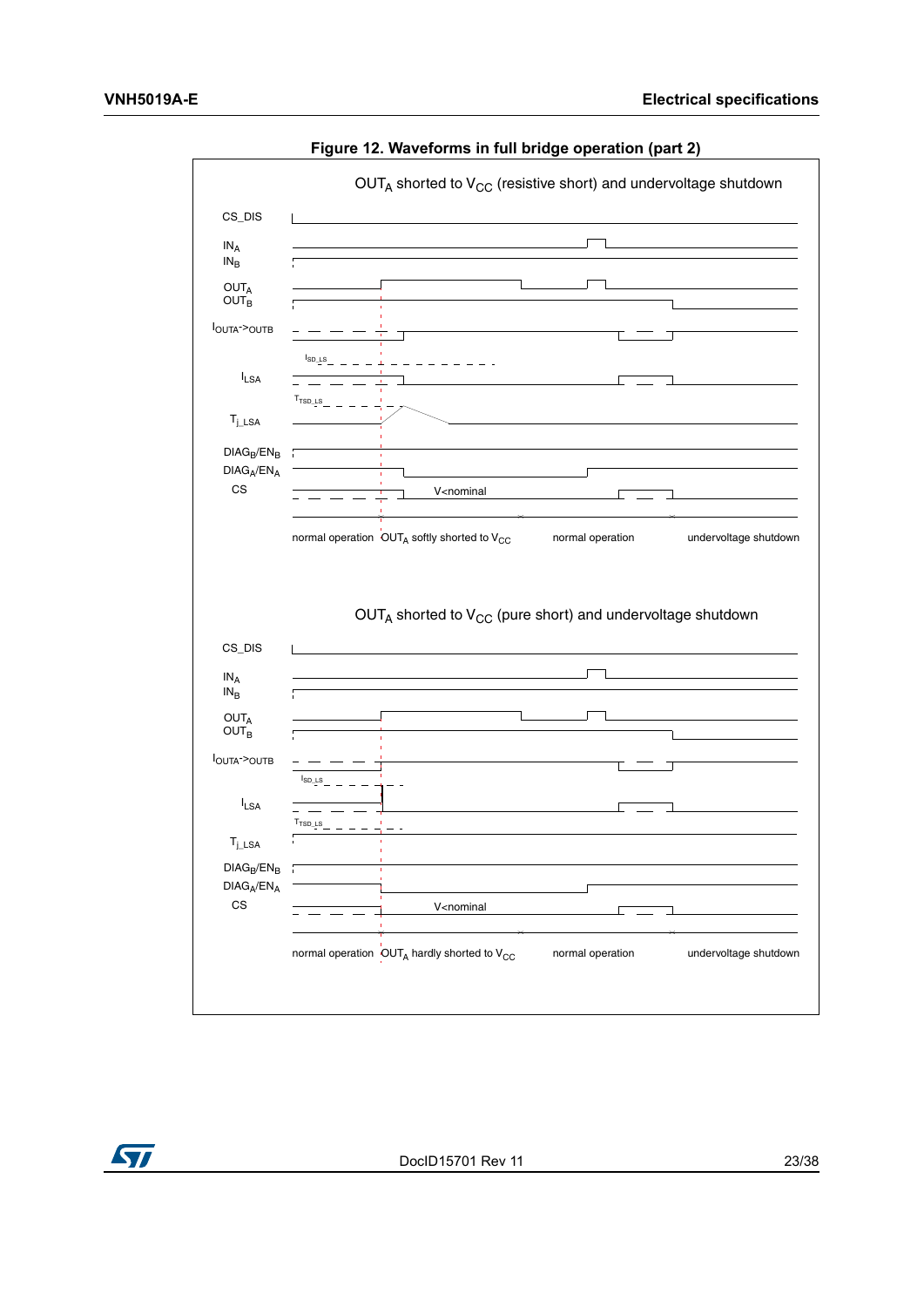<span id="page-23-0"></span>

**Figure 13. Definition of delay response time of sense current**

The VNH5019A-E can be used as a high power half-bridge driver achieving an on-resistance per leg of  $9.5 \text{ m}\Omega$ . The figure below shows the suggested configuration:

<span id="page-23-1"></span>

**Figure 14. Half-bridge configuration**

The VNH5019A-E can easily be designed in multi-motor driving applications such as seat positioning systems where only one motor must be driven at a time. The  $DIAG_X/EN_X$  pins allow the unused half-bridges to be put into high-impedance. The diagram that follows shows the suggested configuration:

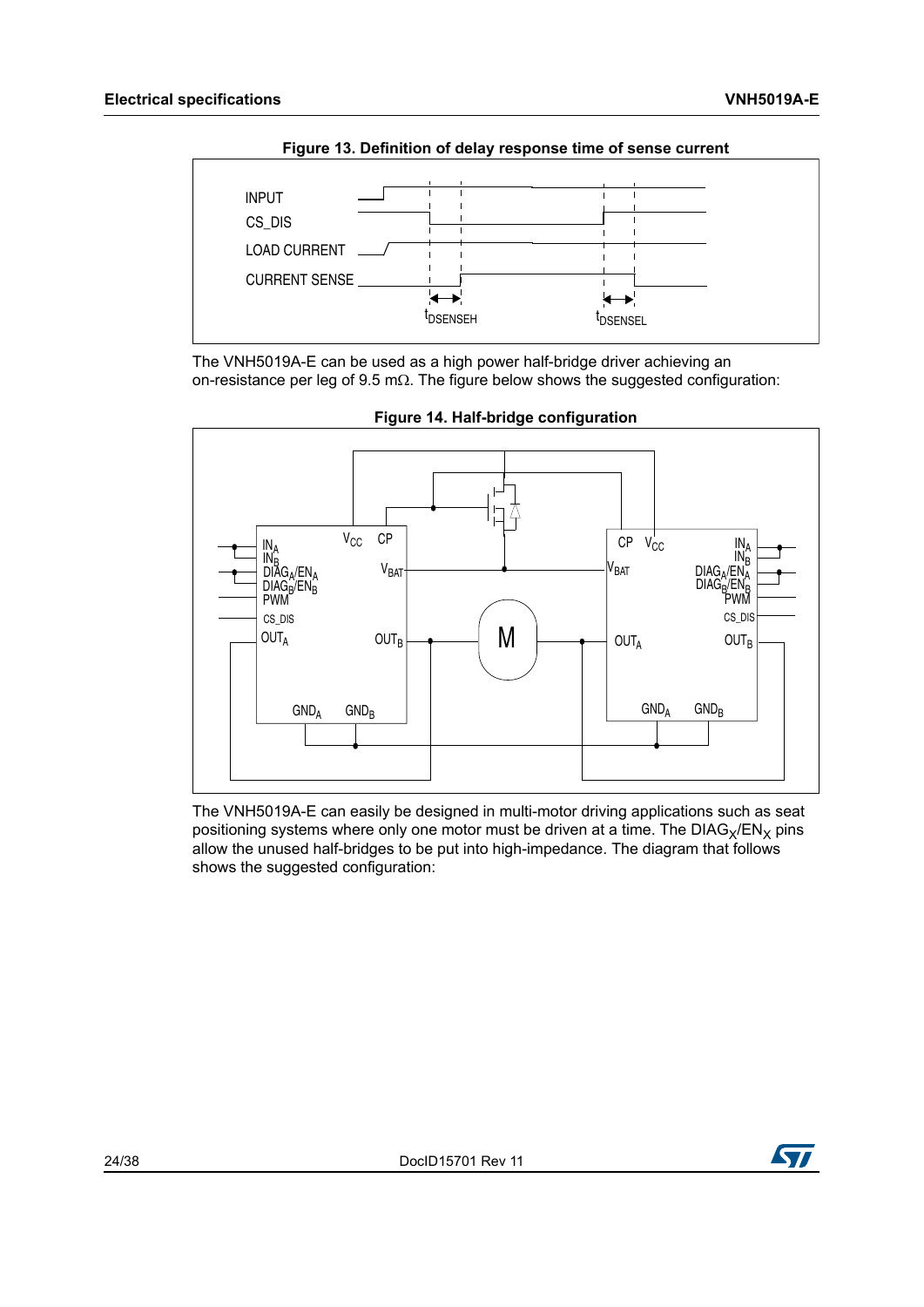<span id="page-24-0"></span>

**Figure 15. Multi-motor configuration**

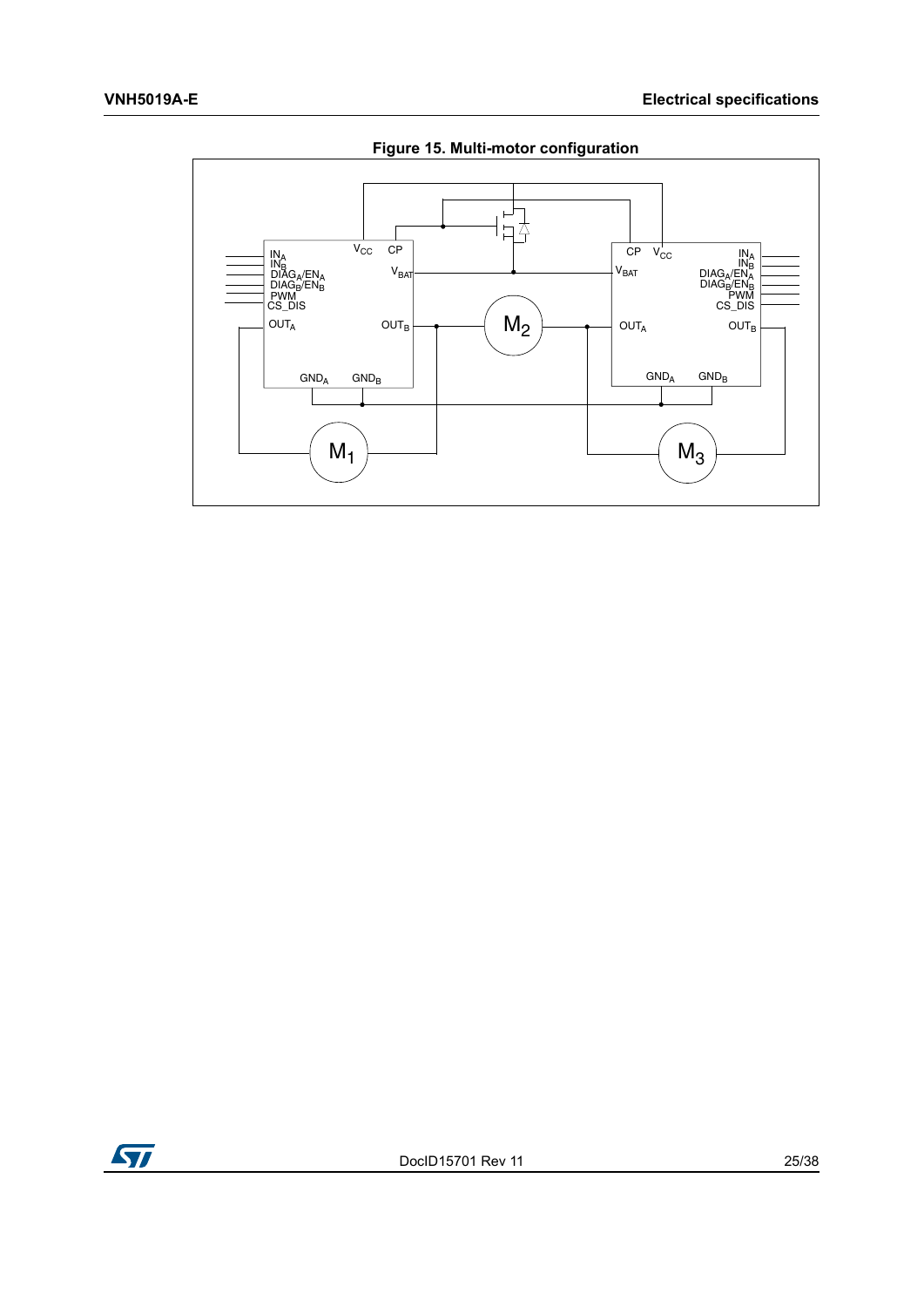# <span id="page-25-0"></span>**3 Package and PCB thermal data**

## <span id="page-25-1"></span>**3.1 MultiPowerSO-30 thermal data**

### **Figure 16. MultiPowerSO-30™ PC board**

<span id="page-25-2"></span>

*Note: Layout condition of R<sub>th</sub> and Z<sub>th</sub> measurements (PCB FR4 area = 58 mm x 58 mm, PCB thickness = 2 mm, Cu thickness = 35 mm, Copper areas: from minimum pad lay-out to 16 cm2).*

<span id="page-25-3"></span>

### <span id="page-25-4"></span>Figure 18. Auto and mutual R<sub>thi-amb</sub> vs PCB copper area in open box free air condition



26/38 DocID15701 Rev 11

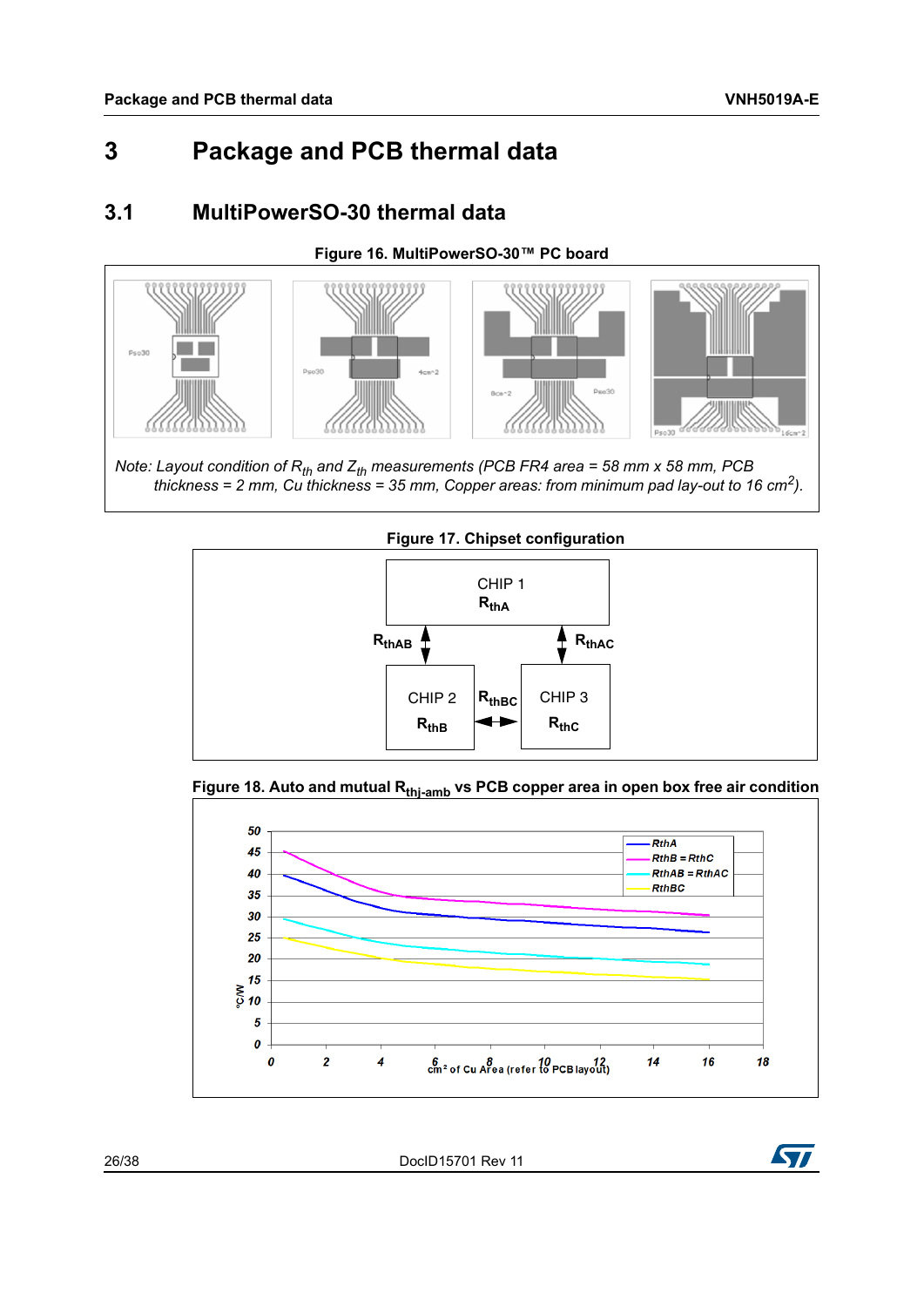## <span id="page-26-0"></span>**3.1.1 Thermal calculation in clockwise and anti-clockwise operation in steady-state mode**

<span id="page-26-2"></span>

|  |  | Table 17. Thermal calculation in clockwise and anti-clockwise operation in steady-state mode |  |  |  |
|--|--|----------------------------------------------------------------------------------------------|--|--|--|
|  |  |                                                                                              |  |  |  |

| Chip 1 | Chip $2$ Chip 3 |            | Tjchip1                                                                                                  | Tjchip2                                                                                    | Tichip3                                                                                             |
|--------|-----------------|------------|----------------------------------------------------------------------------------------------------------|--------------------------------------------------------------------------------------------|-----------------------------------------------------------------------------------------------------|
| ON     | <b>OFF</b>      | ON         | $P_{dchip1} \cdot R_{thA} + P_{dchip3} \cdot$<br>$R_{thAC} + T_{amb}$                                    | $P_{dchip1} \cdot R_{thAB} + P_{dchip3} \cdot$<br>$R_{thBC} + T_{amb}$                     | $P_{dchip1} \cdot R_{thAC} + P_{dchip3} \cdot$<br>$R_{thC}$ + $T_{amb}$                             |
| ON     | ON              | <b>OFF</b> | $P_{dchip1} \cdot R_{thA} + P_{dchip2} \cdot$<br>$R_{thAB} + T_{amb}$                                    | $P_{dchip1} \cdot R_{thAB} + P_{dchip2} \cdot R_{thB}$<br>$+T_{amb}$                       | $P_{dchip1} \cdot R_{thAC} + P_{dchip2} \cdot$<br>$R_{thBC} + T_{amb}$                              |
| ON     | <b>OFF</b>      | <b>OFF</b> | $P_{\text{dchip1}} \cdot R_{\text{thA}} + T_{\text{amb}}$                                                | $P_{\text{dchip1}} \cdot R_{\text{thAB}} + T_{\text{amb}}$                                 | $P_{\text{dchip1}} \cdot R_{\text{thAC}} + T_{\text{amb}}$                                          |
| ON     | ΟN              | OΝ         | $P_{dchip1} \cdot R_{thA} + (P_{dchip2} +$<br>$P_{\text{dchip3}}$ • $R_{\text{thAB}}$ + $T_{\text{amb}}$ | $Pdchip2 \cdot RthB + Pdchip1 \cdot$<br>$R_{thAB}$ + $P_{dchip3}$ • $R_{thBC}$ + $T_{amb}$ | $P_{dchip1} \cdot R_{thAB} + P_{dchip2} \cdot$<br>$R_{thBC}$ + $P_{dchip3}$ • $R_{thC}$ + $T_{amb}$ |

## <span id="page-26-1"></span>**3.1.2 Thermal calculation in transient mode**

 $T_{hs} = P_{\text{dhs}} \cdot Z_{\text{hs}} + Z_{\text{hsls}} \cdot (Pd_{\text{lsA}} + Pd_{\text{lsB}}) + T_{\text{amb}}$ 

 $T_{\text{lsA}} = Pd_{\text{lsA}} \cdot Z_{\text{ls}} + Pd_{\text{hs}} \cdot Z_{\text{hsls}} + Pd_{\text{lsB}} \cdot Z_{\text{hsls}} + T_{\text{amb}}$ 

 $\mathsf{T}_{\mathsf{ISB}}\texttt{=}\ \mathsf{Pd}_{\mathsf{ISB}}\bullet\mathsf{Z}_{\mathsf{ls}}\texttt{+}\ \mathsf{Pd}_{\mathsf{hs}}\bullet\mathsf{Z}_{\mathsf{nsls}}\texttt{+}\ \mathsf{Pd}_{\mathsf{ls}}\mathsf{A}\bullet\mathsf{Z}_{\mathsf{nsls}}\texttt{+}\ \mathsf{T}_{\mathsf{amb}}$ 

## **Figure 19. Chipset configuration**

<span id="page-26-3"></span>

### **Equation 1: pulse calculation formula**

 $Z_{TH\delta}$  = R<sub>TH</sub> $\cdot \delta$  +  $Z_{THtp}(1-\delta)$ where  $\delta = \frac{t}{p}$  T

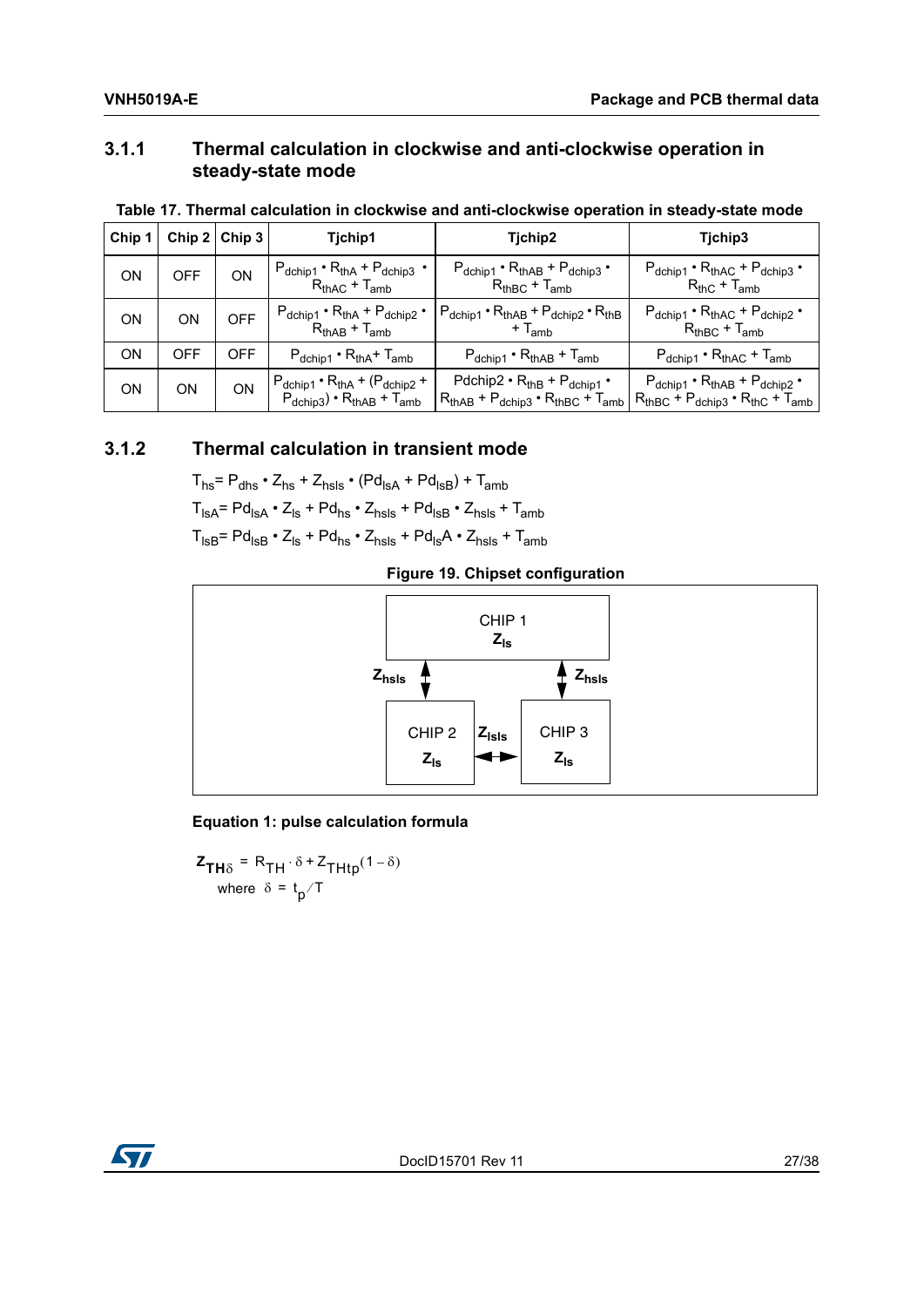

<span id="page-27-0"></span>**Figure 20. MultiPowerSO-30 HSD thermal impedance junction ambient single pulse**

<span id="page-27-1"></span>



28/38 DocID15701 Rev 11

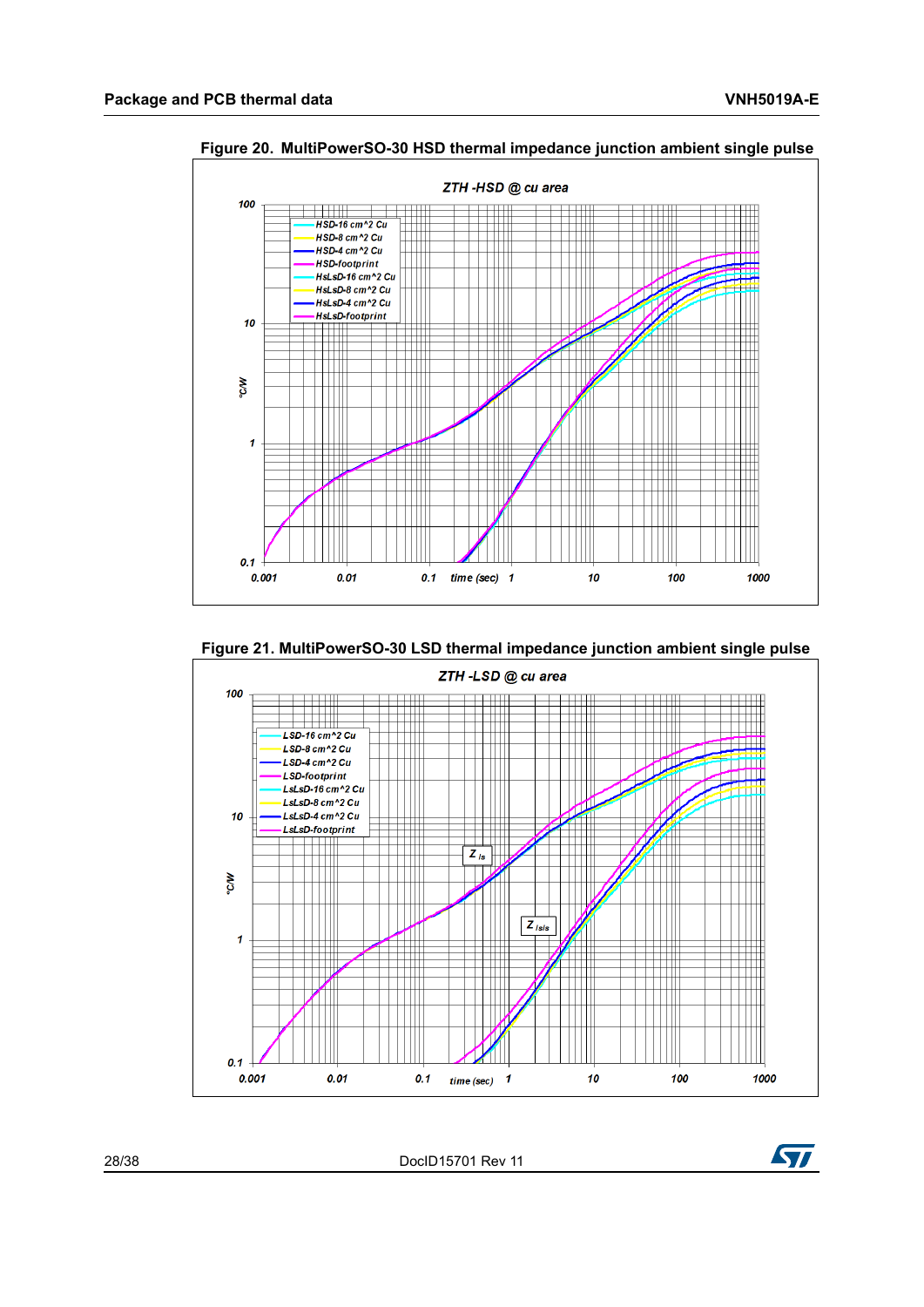<span id="page-28-1"></span>

**Figure 22. Thermal fitting model of an H-bridge in MultiPowerSO-30**

|  | Table 18. Thermal parameters <sup>(1)</sup> |  |
|--|---------------------------------------------|--|
|  |                                             |  |

<span id="page-28-0"></span>

| Area/island (cm <sup>2</sup> ) | Footprint | 4              | 8              | 16             |
|--------------------------------|-----------|----------------|----------------|----------------|
| $R1 = R7$ (°C/W)               | 0.1       |                |                |                |
| $R2 = R8$ (°C/W)               | 0.3       |                |                |                |
| $R3 = R10 = R16$ (°C/W)        | 0.5       |                |                |                |
| $R4$ ( $^{\circ}$ C/W)         | 6         |                |                |                |
| R5 (°C/W)                      | 30        | 24             | 24             | 24             |
| R6 (°C/W)                      | 56        | 52             | 42             | 32             |
| $R9 = R15$ (°C/W)              | 0.05      |                |                |                |
| $R11 = R17$ (°C/W)             | 0.7       |                |                |                |
| $R12 = R18$ (°C/W)             | 10        |                |                |                |
| $R13 = R19$ (°C/W)             | 36        | 26             | 26             | 26             |
| $R14 = R20$ (°C/W)             | 56        | 42             | 36             | 28             |
| $R21 = R22$ (°C/W)             | 35        | 25             | 25             | 25             |
| R23 (°C/W)                     | 160       | 150            | 150            | 150            |
| $C1 = C7 = C9 = C15 (W.s/°C)$  | 0.005     |                |                |                |
| $C2 = C8 (W.s/°C)$             | 0.01      |                |                |                |
| $C3$ (W.s/ $°C$ )              | 0.03      |                |                |                |
| $C4$ (W.s/ $°C$ )              | 0.4       |                |                |                |
| $C5$ (W.s/ $\textdegree C$ )   | 1.5       | $\overline{2}$ | $\overline{2}$ | $\overline{2}$ |
| $C6$ (W.s/ $\textdegree$ C)    | 3         | 4              | 5              | 6              |
| $C10 = C16$ (W.s/°C)           | 0.015     |                |                |                |
| $C11 = C17 (W.s/°C)$           | 0.05      |                |                |                |

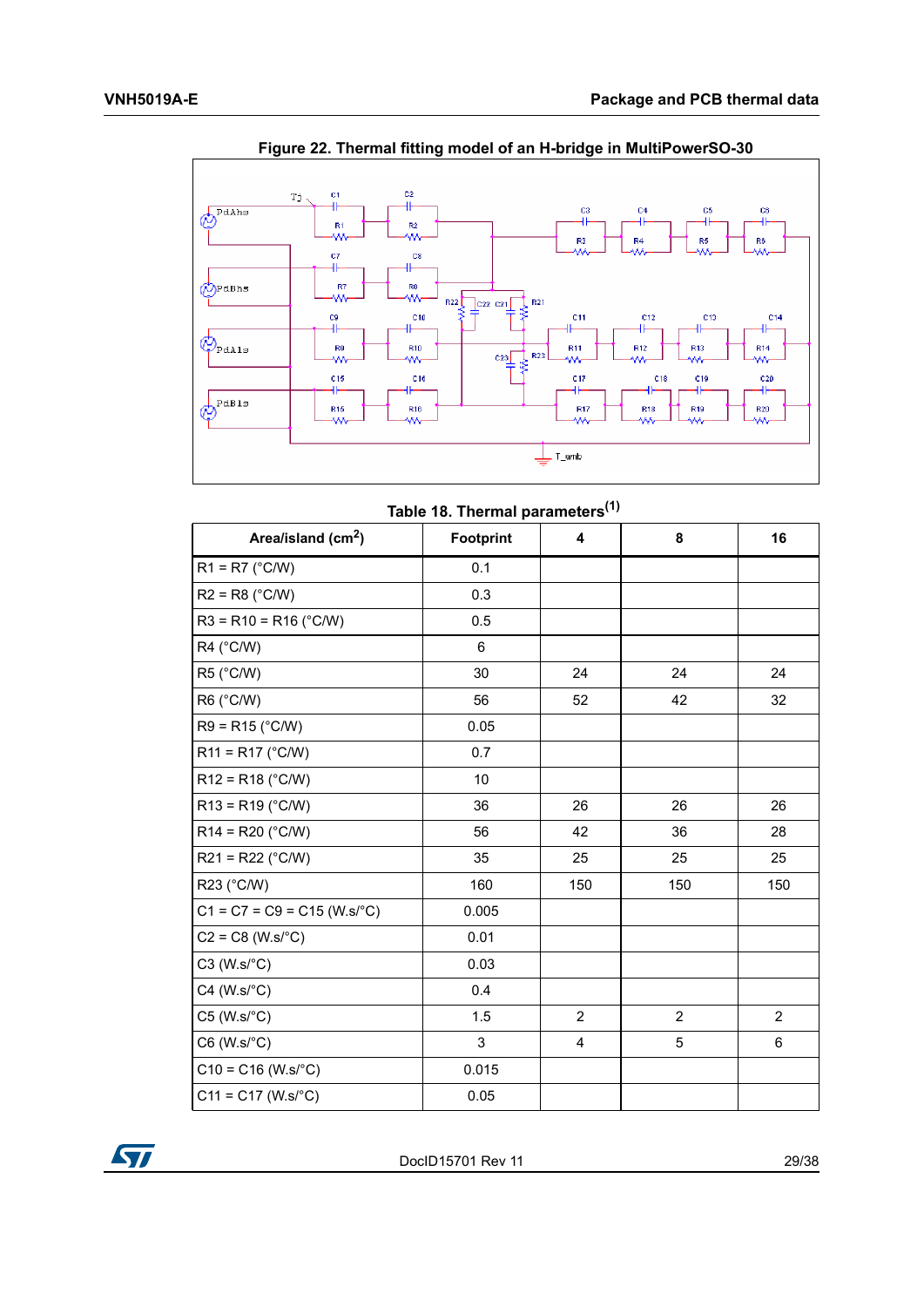| .                          |                  |       |       |       |  |  |  |
|----------------------------|------------------|-------|-------|-------|--|--|--|
| Area/island $(cm2)$        | <b>Footprint</b> |       |       | 16    |  |  |  |
| $C12 = C18$ (W.s/°C)       | 0.3              |       |       |       |  |  |  |
| $CG13 = C19 (W.s/°C)$      | 1.2              |       |       |       |  |  |  |
| $C14 = C20 (W.s/°C)$       | 2.5              |       |       |       |  |  |  |
| $C21 = C22 = C23 (W.s/°C)$ | 0.01             | 0.008 | 0.008 | 0.008 |  |  |  |

**Table 18. Thermal parameters(1) (continued)**

1. A blank space means that the value is the same as the previous one.

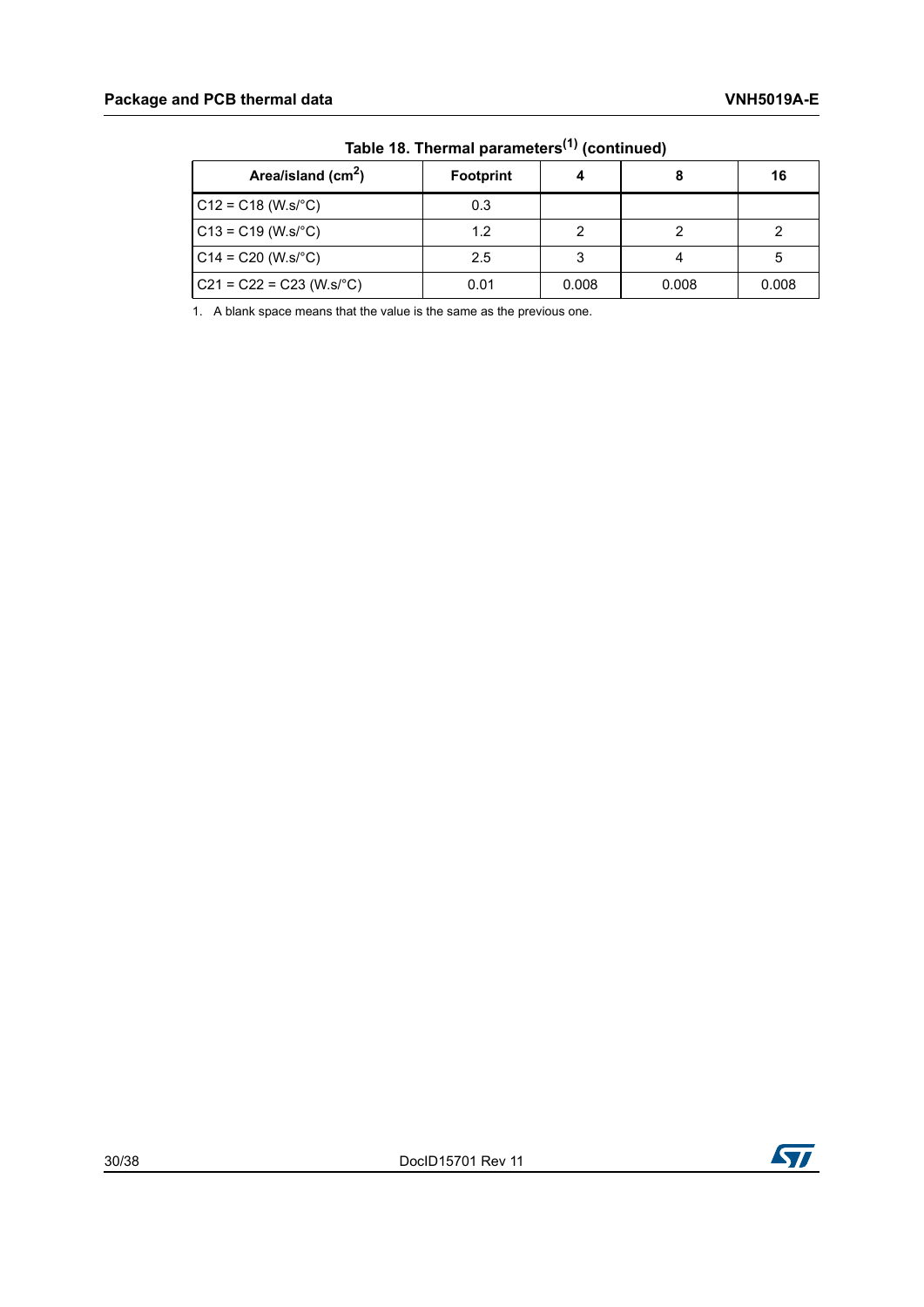# <span id="page-30-0"></span>**4 Package information**

In order to meet environmental requirements, ST offers these devices in different grades of ECOPACK® packages, depending on their level of environmental compliance. ECOPACK® specifications, grade definitions and product status are available at: *[www.st.com](http://www.st.com)*. ECOPACK® is an ST trademark.

## <span id="page-30-1"></span>**4.1 MultiPowerSO-30 package information**

<span id="page-30-2"></span>

### **Figure 23. MultiPowerSO-30 package outline**



DocID15701 Rev 11 31/38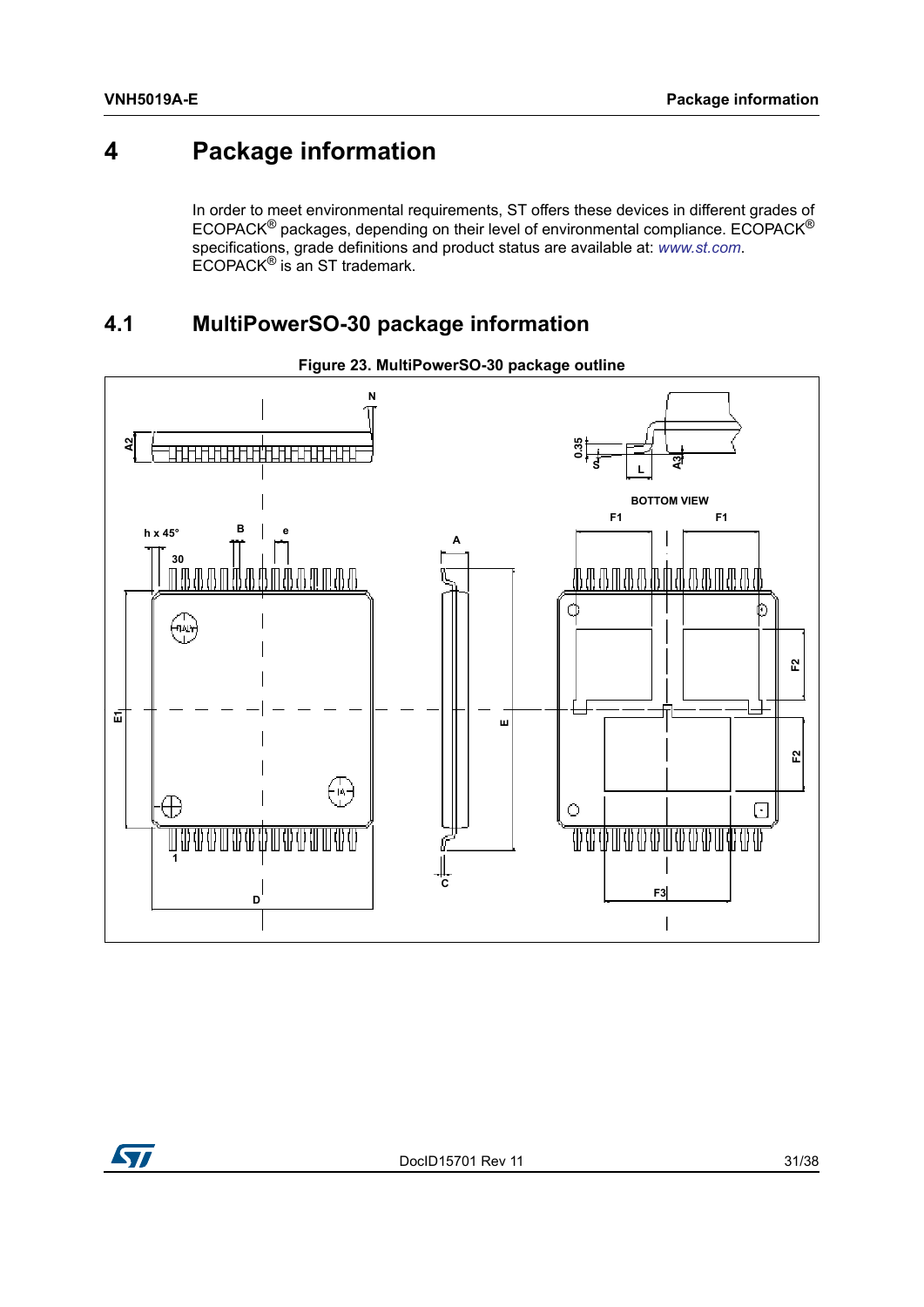<span id="page-31-0"></span>

|                | Data book mm |        |              |  |  |  |  |  |
|----------------|--------------|--------|--------------|--|--|--|--|--|
| Symbol         | Min.         | Typ.   | Max.         |  |  |  |  |  |
| A              |              |        | 2.35         |  |  |  |  |  |
| A2             | 1.85         |        | 2.25         |  |  |  |  |  |
| A <sub>3</sub> | $\pmb{0}$    |        | 0.1          |  |  |  |  |  |
| $\sf B$        | 0.42         |        | 0.58         |  |  |  |  |  |
| $\mathsf C$    | 0.23         |        | 0.32         |  |  |  |  |  |
| D              | 17.1         | 17.2   | 17.3         |  |  |  |  |  |
| E              | 18.85        |        | 19.15        |  |  |  |  |  |
| E1             | 15.9         | $16\,$ | 16.1         |  |  |  |  |  |
| e              |              | 1      |              |  |  |  |  |  |
| F <sub>1</sub> | 5.55         |        | 6.05         |  |  |  |  |  |
| F <sub>2</sub> | 4.6          |        | 5.1          |  |  |  |  |  |
| F <sub>3</sub> | 9.6          |        | 10.1         |  |  |  |  |  |
| L              | 0.8          |        | 1.15         |  |  |  |  |  |
| ${\sf N}$      |              |        | $10^{\circ}$ |  |  |  |  |  |
| S              | $0^{\circ}$  |        | $7^\circ$    |  |  |  |  |  |

**Table 19. MultiPowerSO-30 mechanical data**

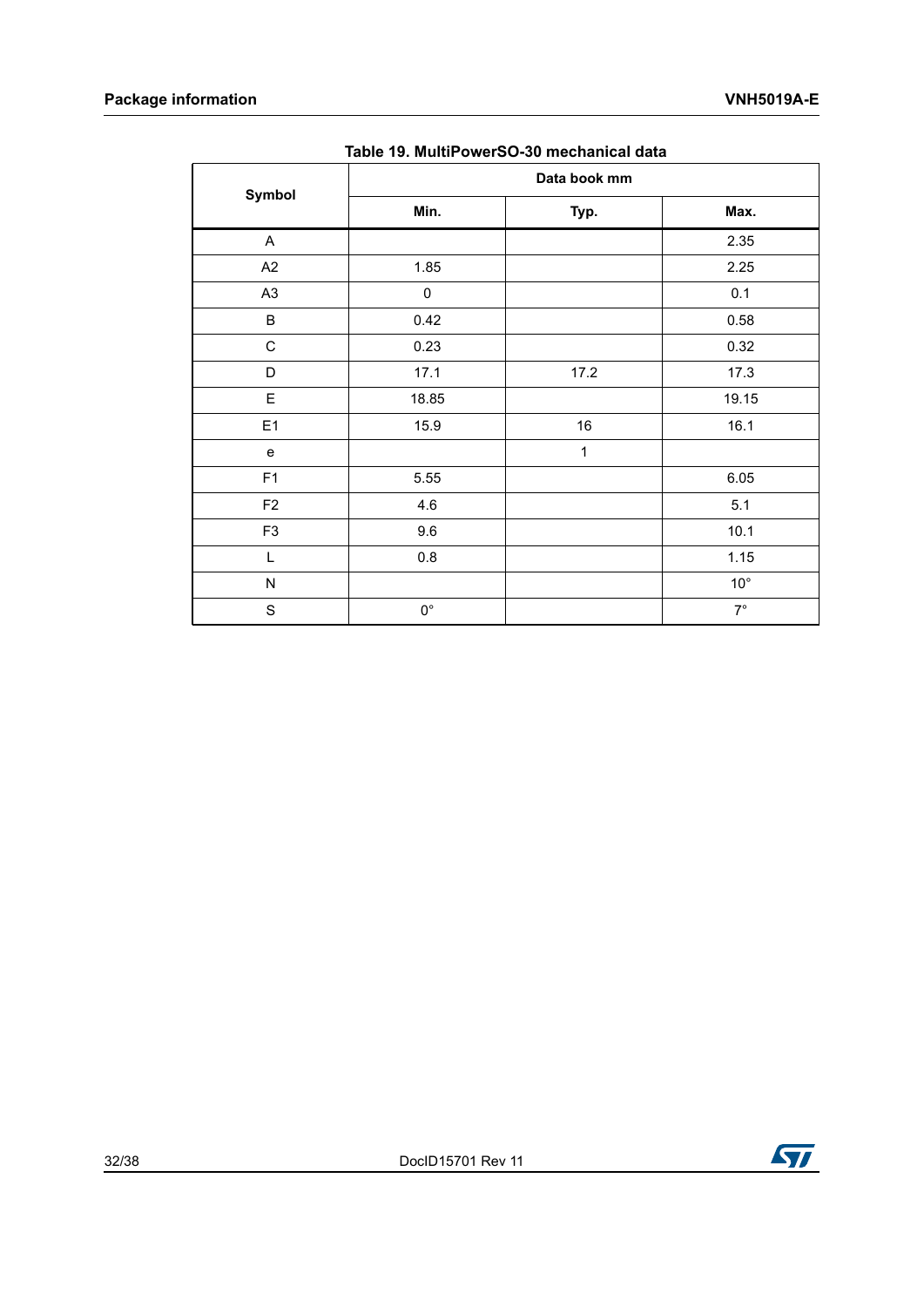## <span id="page-32-0"></span>**4.2 MultiPowerSO-30 suggested land pattern**

<span id="page-32-1"></span>

## **Figure 24. MultiPowerSO-30 suggested pad layout**

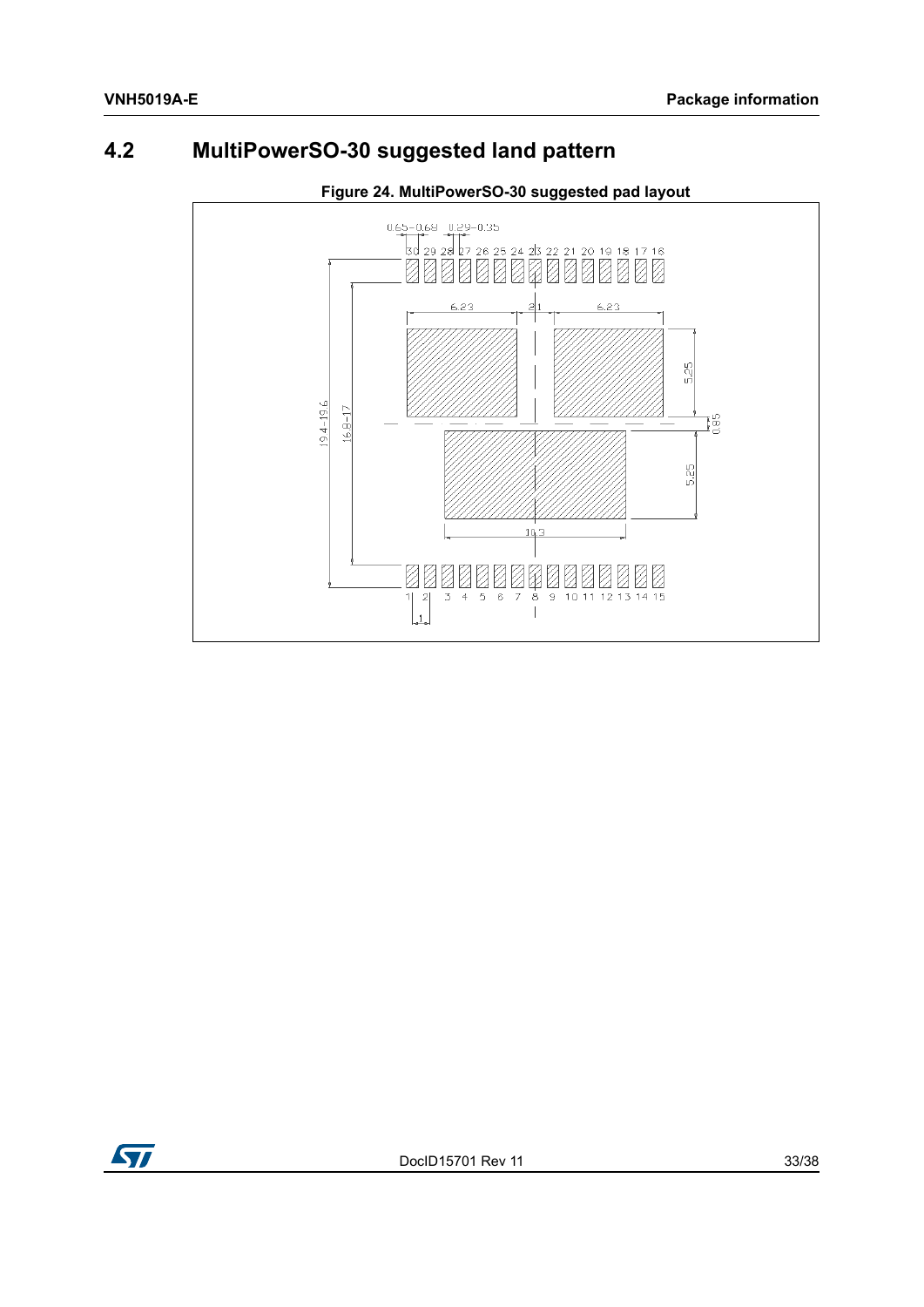## <span id="page-33-0"></span>**4.3 MultiPowerSO-30 packing information**

The devices are packed in tape and reel shipments (see *[Figure 20: Device summary on](#page-34-1)  [page 35](#page-34-1)*).

<span id="page-33-1"></span>

**ST**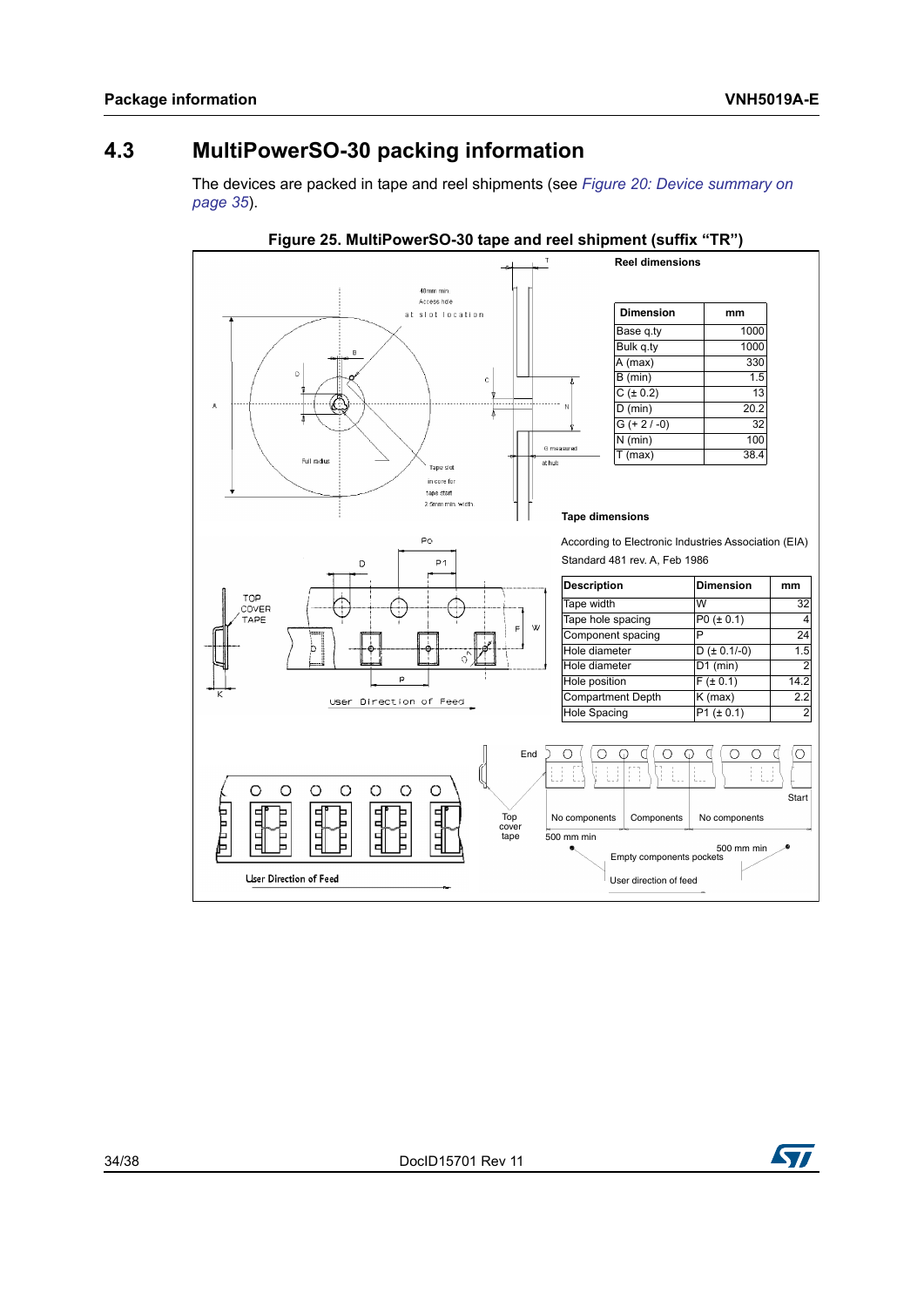# <span id="page-34-0"></span>**5 Order codes**

<span id="page-34-1"></span>

| Package         | Order codes   |  |
|-----------------|---------------|--|
|                 | Tape and reel |  |
| MultiPowerSO-30 | VNH5019ATR-E  |  |

#### **Table 20. Device summary**

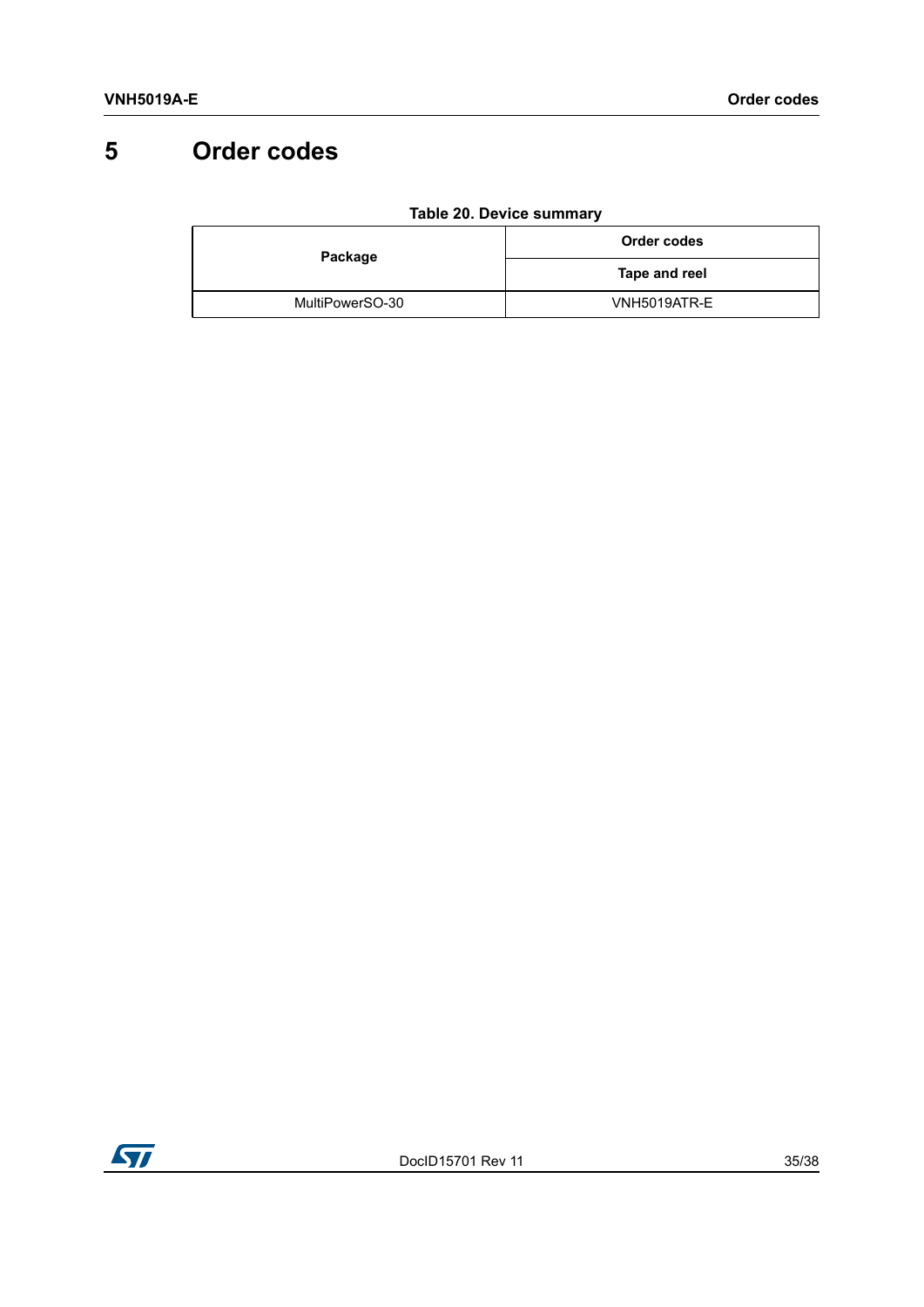# <span id="page-35-0"></span>**6 Revision history**

<span id="page-35-1"></span>

| <b>Date</b> | <b>Revision</b> | <b>Changes</b>                                                                                                                                                                                                                                                                                                                                                                                                                                                                                                                                                                                                                                                                                                                                                                                                                                                                                                                                                                                                                                                                                                               |
|-------------|-----------------|------------------------------------------------------------------------------------------------------------------------------------------------------------------------------------------------------------------------------------------------------------------------------------------------------------------------------------------------------------------------------------------------------------------------------------------------------------------------------------------------------------------------------------------------------------------------------------------------------------------------------------------------------------------------------------------------------------------------------------------------------------------------------------------------------------------------------------------------------------------------------------------------------------------------------------------------------------------------------------------------------------------------------------------------------------------------------------------------------------------------------|
| 22-Jan-2008 | 1               | Initial release.                                                                                                                                                                                                                                                                                                                                                                                                                                                                                                                                                                                                                                                                                                                                                                                                                                                                                                                                                                                                                                                                                                             |
| 04-Nov-2009 | 2               | Uploaded corporate template by using V3 version<br>Added <i>Table 5: Thermal data</i><br>Section 2.1: Absolute maximum ratings<br>– Added text<br>Table 6: Power section<br>- I <sub>S</sub> : added max value for IN <sub>A</sub> = IN <sub>B</sub> = PWM = 0; T <sub>i</sub> = 25 °C;<br>$V_{CC}$ =13V in Test conditions, deleted $IN_A = IN_B = PWM = 0$<br>$-V_f$ : changed Test conditions, changed typ/max value<br>- I <sub>RM</sub> : deleted and copied in Table 8: Switching ( $V_{CC}$ = 13 V,<br>$R_{LOAD}$ = 0.87 W, Tj = 25 °C) whole row<br>Table 8: Switching ( $V_{CC}$ = 13 V, $R_{LOAD}$ = 0.87 W, Tj = 25 °C)<br>- t <sub>DEL</sub> : changed min/typ/max value<br>- Copied I <sub>RM</sub> row by Table 6: Power section<br>Updated Table 10: Current sense (8 $V < V_{CC}$ < 21 V)<br>Table 11: Charge pump<br>$-V_{\rm CP}$ : changed min/max value for EN <sub>X</sub> = 5 V, changed typ<br>value for $EN_X = 5$ V, V <sub>CC</sub> = 4.5 V<br>Updated Figure 11: Waveforms in full bridge operation (part 1)<br>Updated Figure 12: Waveforms in full bridge operation (part 2)<br>Added Chapter 4 |
| 16-Dec-2009 | 3               | Updated following tables:<br>– Table 6: Power section<br>- Table 9: Protection and diagnostic<br>$-$ Table 10: Current sense (8 V < V <sub>CC</sub> < 21 V)<br>Added Figure 6: Behavior in fault condition (how a fault can be<br>cleared)<br>Added Chapter 3: Package and PCB thermal data                                                                                                                                                                                                                                                                                                                                                                                                                                                                                                                                                                                                                                                                                                                                                                                                                                  |
| 06-Apr-2010 | 4               | Updated Table 5: Thermal data.<br>Table 6: Power section:<br>- I <sub>S</sub> : updated test condition and max value<br>Updated table notes on Table 9: Protection and diagnostic.<br>Table 10: Current sense (8 $V < V_{CC}$ < 21 V):<br>$- dK_0/k_0$ , $dK_1/k_1$ , $dK_3/k_3$ : updated minimum end maximum<br>values.                                                                                                                                                                                                                                                                                                                                                                                                                                                                                                                                                                                                                                                                                                                                                                                                    |
| 19-Apr-2010 | 5               | Updated Table 10: Current sense (8 $V < V_{CC}$ < 21 V).                                                                                                                                                                                                                                                                                                                                                                                                                                                                                                                                                                                                                                                                                                                                                                                                                                                                                                                                                                                                                                                                     |
| 25-May-2010 | 6               | Updated Features list.<br>Updated Table 6: Power section.                                                                                                                                                                                                                                                                                                                                                                                                                                                                                                                                                                                                                                                                                                                                                                                                                                                                                                                                                                                                                                                                    |
| 02-Sep-2010 | 7               | Updated Table 5: Thermal data.                                                                                                                                                                                                                                                                                                                                                                                                                                                                                                                                                                                                                                                                                                                                                                                                                                                                                                                                                                                                                                                                                               |

|  | Table 21. Document revision history |  |  |
|--|-------------------------------------|--|--|
|--|-------------------------------------|--|--|



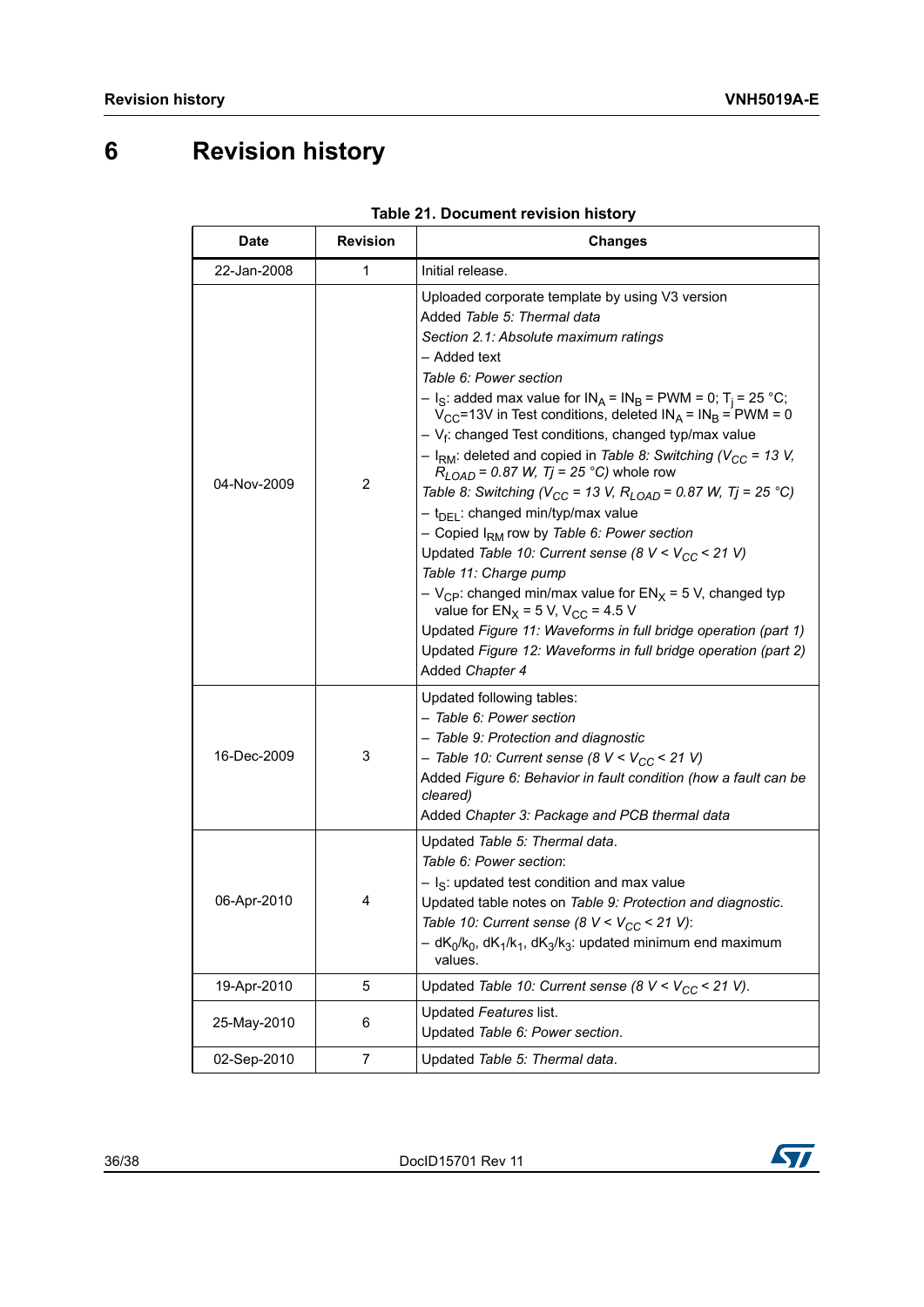| Date        | <b>Revision</b> | <b>Changes</b>                                                                                                                                                                                                                                                                                                                                                                                                                                                                                                                                                           |
|-------------|-----------------|--------------------------------------------------------------------------------------------------------------------------------------------------------------------------------------------------------------------------------------------------------------------------------------------------------------------------------------------------------------------------------------------------------------------------------------------------------------------------------------------------------------------------------------------------------------------------|
| 22-Dec-2011 | 8               | Updated Figure 1: Block diagram<br>Added Table 1: Suggested connections for unused and not<br>connected pins<br>Updated Table 3: Block descriptions<br>Table 8: Switching (V <sub>CC</sub> = 13 V, R <sub>LOAD</sub> = 0.87 W, Tj = 25 °C):<br>$-$ T <sub>TSD</sub> , T <sub>TR</sub> , T <sub>HYST</sub> : added note<br>$-$ T <sub>TSD LS</sub> : added row<br>Updated Table 13: Truth table in fault conditions (detected on<br>OUTA)<br>Updated Figure 11: Waveforms in full bridge operation (part 1)<br>and Figure 12: Waveforms in full bridge operation (part 2) |
| 19-Sep-2013 | 9               | Updated Disclaimer.                                                                                                                                                                                                                                                                                                                                                                                                                                                                                                                                                      |
| 11-Jan-2017 | 10              | - Removed all information relative to tube packing of the<br>product<br>- Modified Section 4: Package information.<br>- Added AEC-Q100 qualified in the Features section<br>- Minor text edits throughout the document                                                                                                                                                                                                                                                                                                                                                   |
| 26-Jun-2017 | 11              | Updated Table 20: Device summary on page 35.                                                                                                                                                                                                                                                                                                                                                                                                                                                                                                                             |

**Table 21. Document revision history (continued)**